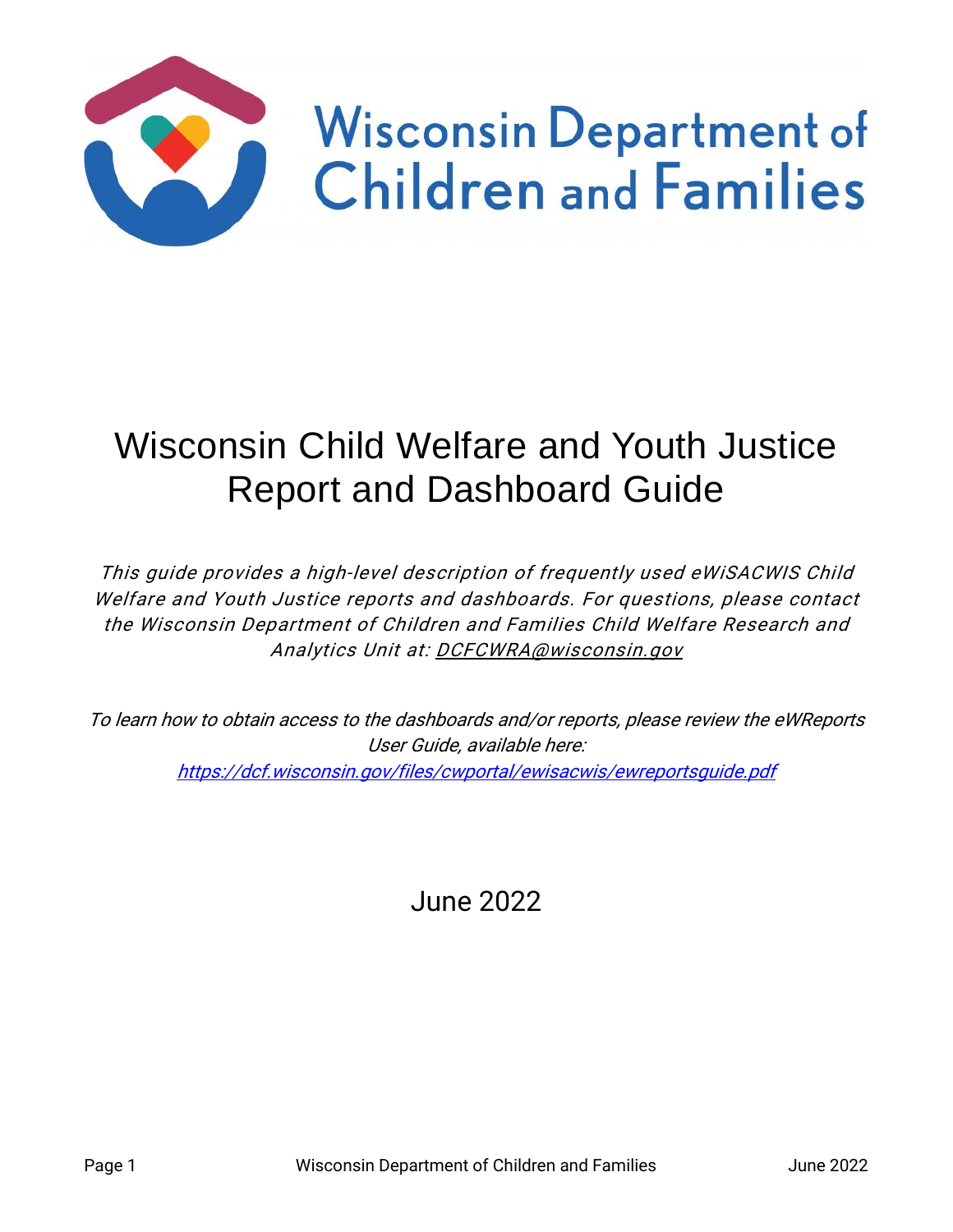# **Table of Contents**

|--|--|--|--|--|

### **Child Welfare Dashboards**

### **Caseload Management Reports**

### **Access and Initial Assessment Reports**

### **Safety Reports**

| Page 2 | WI Dept. of Children and Families | June 2022 |  |  |
|--------|-----------------------------------|-----------|--|--|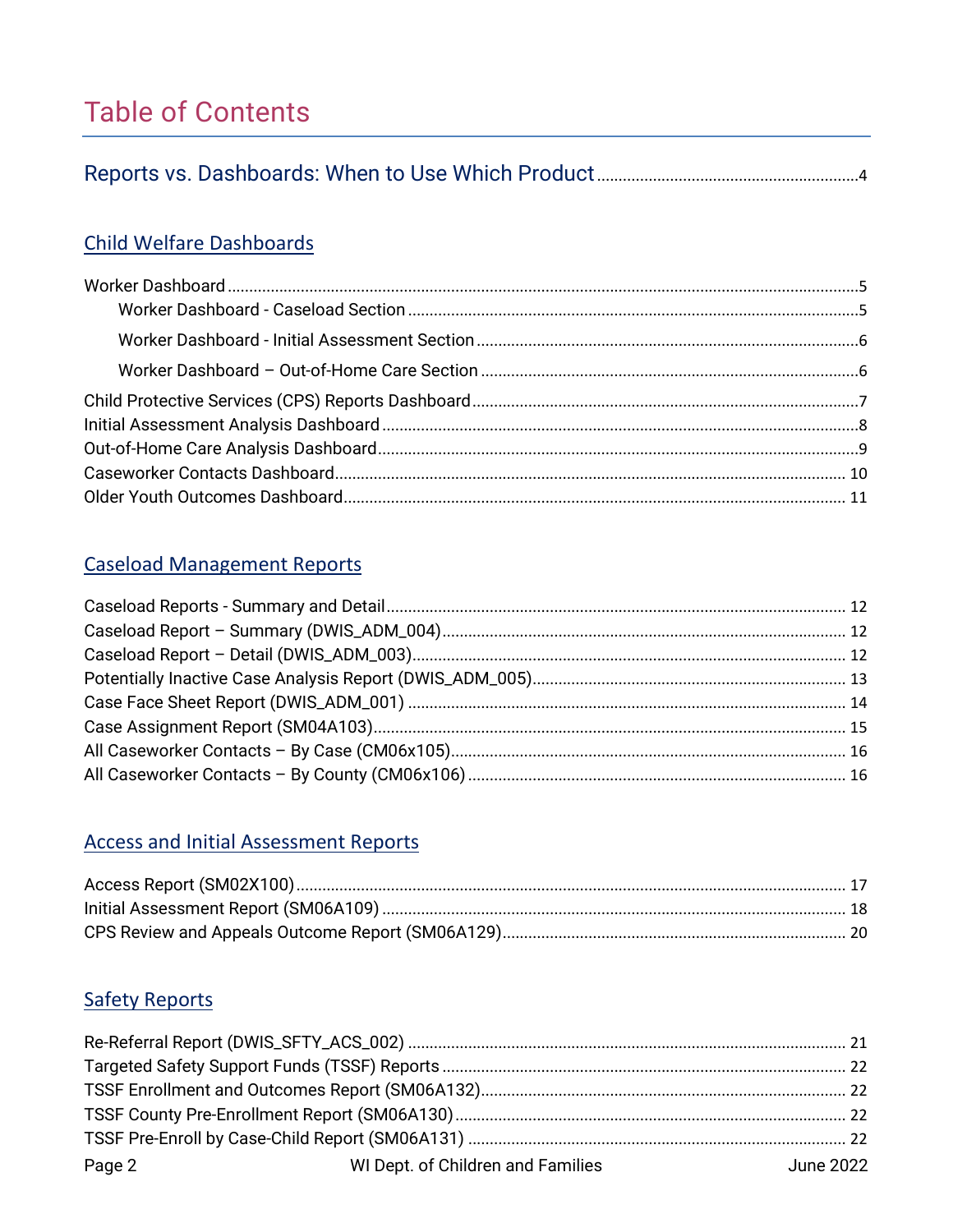### Out-of-Home Care Reports

| Caseworker Contacts Monitoring (CM06X102) & Caseworker Contacts (CM06X100)  31 |  |
|--------------------------------------------------------------------------------|--|

### **Permanency Reports**

### **Youth Justice Reports**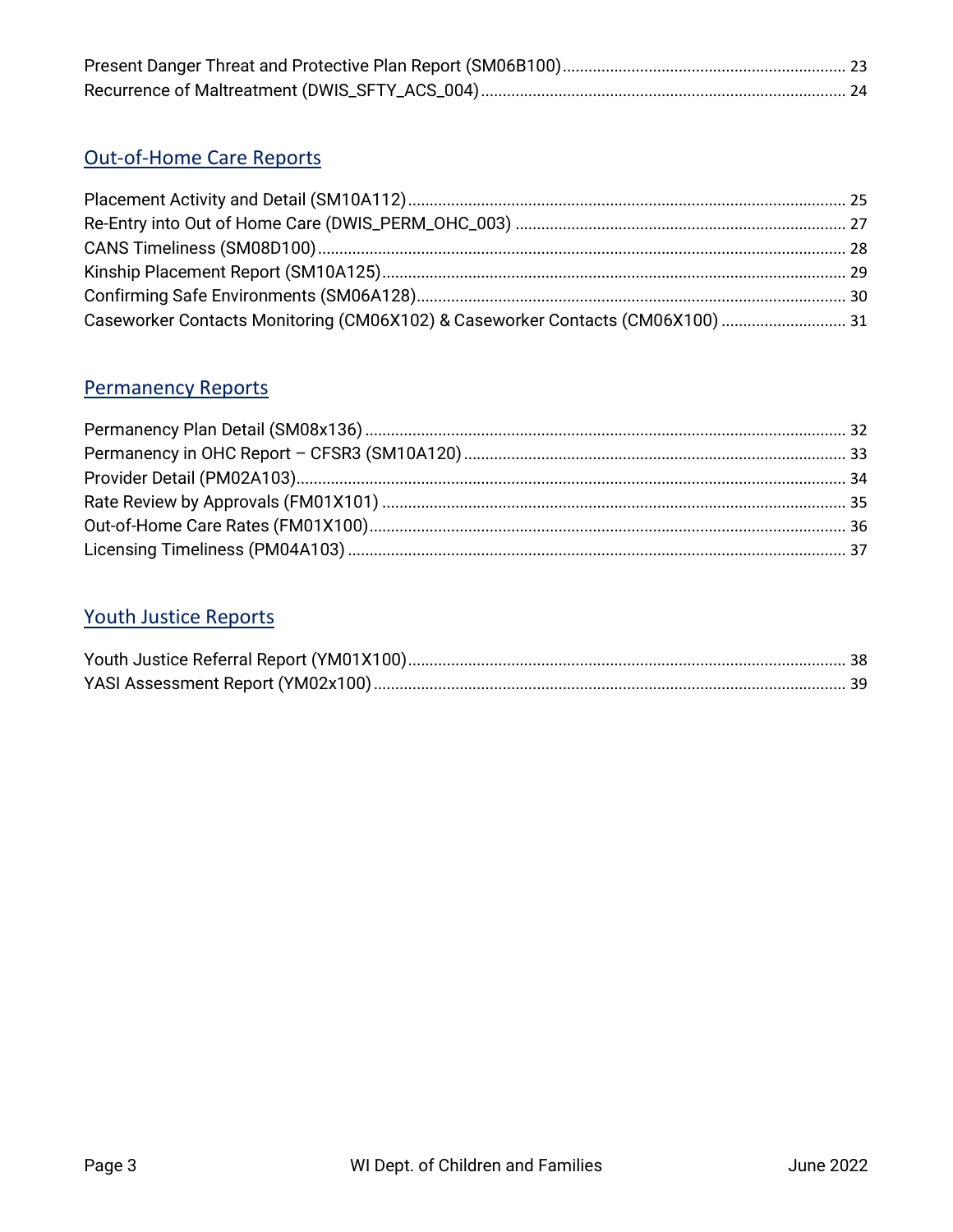### **Reports vs. Dashboards: When to Use Which Product**

At times, you may need to gather information on your caseload and will need to use either a dashboard or a report from eWReports to get that information. These reports are usually formatted as an Excel file that you can download. The figures below explain each product's strengths and limitations.

<span id="page-3-0"></span>

|                  | D                                        | Е                 | F       | G       | н                   |                                                     |
|------------------|------------------------------------------|-------------------|---------|---------|---------------------|-----------------------------------------------------|
|                  | <b>COUNTY</b><br>$\overline{\mathbf{v}}$ | REPORT TYPE ~     |         |         |                     | ACCESS ID * REPORT ID * RECD DATE * REPORT METHOD * |
| $\mathcal{P}$    | Carter                                   | <b>CPS Report</b> | 9485601 | 9140278 | 1/17/2019 Phone     |                                                     |
| 3                | Carter                                   | <b>CPS Report</b> | 9500477 | 9151158 | 3/6/2019 Phone      |                                                     |
| 4                | Carter                                   | <b>CPS Report</b> | 9499969 | 9150778 | 3/5/2019 Phone      |                                                     |
| 5                | Carter                                   | <b>CPS Report</b> | 9505038 | 9154501 | 3/20/2019 Phone     |                                                     |
| 6                | Carter                                   | <b>CPS Report</b> | 9486780 | 9141227 | 1/22/2019 In Person |                                                     |
| 7                | Carter                                   | <b>CPS Report</b> | 9489563 | 9143140 | 2/1/2019 Phone      |                                                     |
| 8                | Carter                                   | <b>CPS Report</b> | 9482868 | 9138425 | 1/10/2019 Phone     |                                                     |
| 9                | Carter                                   | <b>CPS Report</b> | 9501581 | 9151964 | 3/11/2019 Phone     |                                                     |
| 10 <sup>10</sup> | Carter                                   | <b>CPS Report</b> | 9492009 | 9144947 | 2/8/2019 Phone      |                                                     |
| 11               | Carter                                   | <b>CPS Report</b> | 9504029 | 9153749 | 3/18/2019 Phone     |                                                     |
| 12 <sup>1</sup>  | Carter                                   | <b>CPS Report</b> | 9494925 | 9147103 | 2/19/2019 Phone     |                                                     |
| 13               | Carter                                   | <b>CPS Report</b> | 9490245 | 9143693 | 2/4/2019 Phone      |                                                     |
| 14 <sup>1</sup>  | Carter                                   | <b>CPS Report</b> | 9484798 | 9139690 | 1/15/2019 Phone     |                                                     |
| 15 <sup>15</sup> | Carter                                   | <b>CPS Report</b> | 9483014 | 9138368 | 1/10/2019 Phone     |                                                     |
| 16               | Carter                                   | <b>CPS Report</b> | 9502429 | 9152616 | 3/13/2019 Phone     |                                                     |
| 17               | Carter                                   | <b>CPS Report</b> | 9502159 | 9152419 | 3/12/2019 Phone     |                                                     |
| 18               | Carter                                   | <b>CPS Report</b> | 9487299 | 9141586 | 1/23/2019 Phone     |                                                     |
| 19               | Carter                                   | <b>CPS Report</b> | 9487562 | 9141840 | 1/24/2019 Phone     |                                                     |
|                  | 20 Carter                                | <b>CPS Report</b> | 9505506 | 9154830 | 3/21/2019 Phone     |                                                     |
|                  |                                          |                   |         |         |                     |                                                     |

### Reports:

Excel Spreadsheets (Usually) with Raw and Summarized data.

- *Strengths*: More detail than what is in the dashboards. More specific and personally identifying information.
- •*Limitations*: Usually involves some data manipulation in Excel.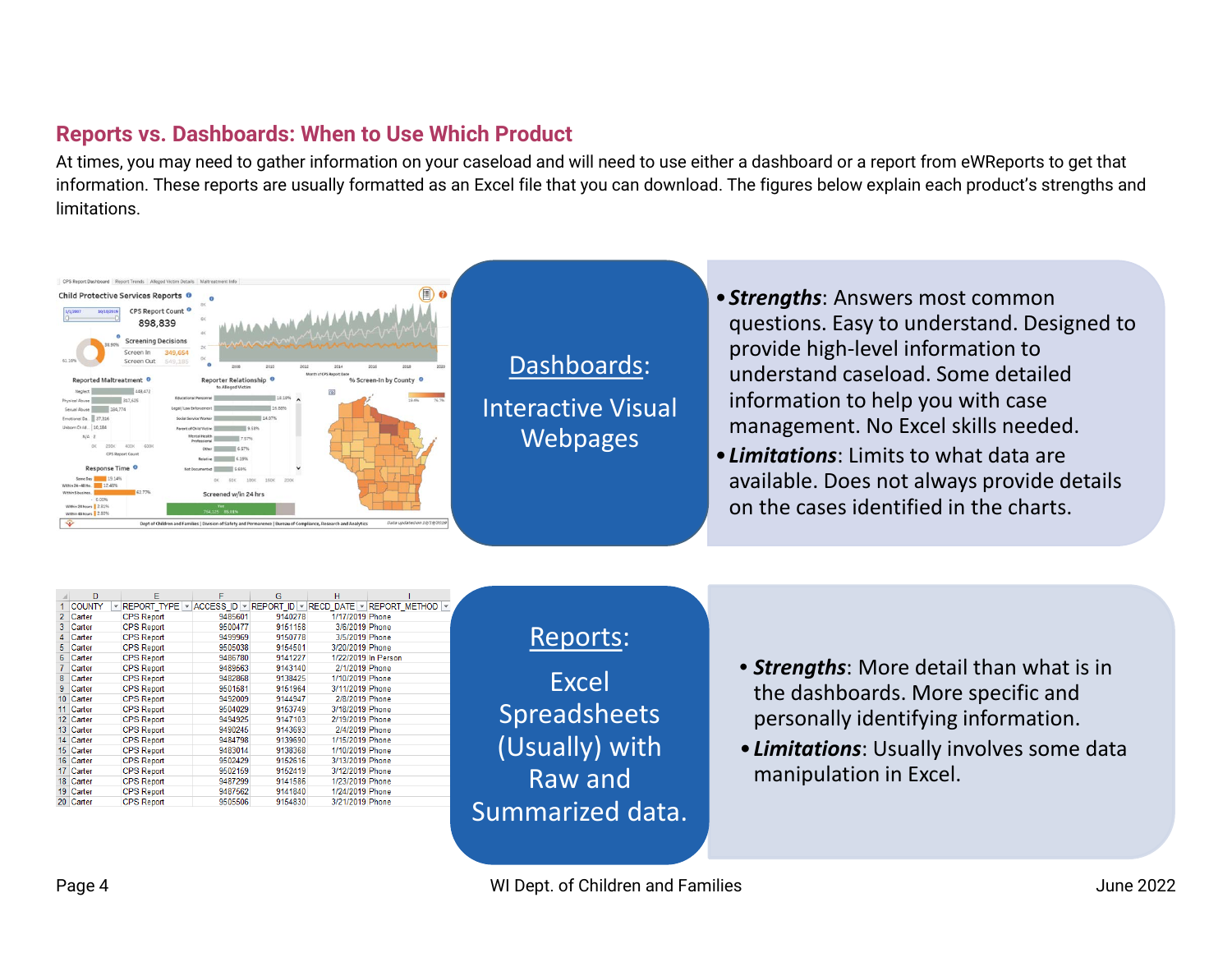### <span id="page-4-0"></span>**Worker Dashboard**

The Worker Dashboard presents child welfare information for several types of child welfare staff: by individual worker, by the supervisor's assigned team, or by the overall county. Workers will see cases with which they have primary assignment (on the green 'My Caseload' tab). Supervisors will see team members with primary assignment to cases (on the green 'My Team' tab). The dashboard also provides details about Caseload, Initial Assessment, and Out-of-Home Care.

#### **Use in Practice**

This dashboard is to assist counties in:

- Better understanding caseload. Identifies the length of time cases are open, location of cases, and number of participants. Helps with identifying Initial Assessment trends. Quantifies the overall OHC population by demographics, CANS data, discharge outcomes, and permanency planning.
- Identifying areas in need of case management. Provides a list of cases that may need additional work or closure (Potentially Inactive Cases).
	- o View entire cases assigned to each worker.
	- o View trends in Initial Assessment workload.
	- o View case location by worker to assist in case assignment by region.
	- o Identify children who do not yet have a permanency plan documented.
	- o Note if there is an imbalance of workers by CANS scores.

#### **Availability**

The Worker Dashboard is only available through eWiSACWIS, within the 'Child Welfare Dashboard' hyperlink in the 'Quick Links' section. The data is refreshed once per day, before approximately 6:30am of each workday.

#### Worker Dashboard - Caseload Section

<span id="page-4-1"></span>The Worker Dashboard – Caseload Section provides information on open cases in eWiSACWIS. It excludes cases with a case type of subsidized guardianship, voluntary kinship care, adoptive home, or Adoption – ICAMA.

The first icon provides a filter for this page by Case Trait (In-Home vs. OHC), Case Type, and by 'Active' status. This page defaults to showing all cases (both 'active' and 'potentially inactive'), but you may choose to view 'active' or 'potentially inactive'. The other tabs provide the following information:

#### **Caseload Overview Tab:**

Provides a high-level snapshot of:

- Total current cases, children, and adults.
- Total months open, case traits, and case types.

#### **Potentially Inactive Cases List Tab**:

Provides a list of potentially inactive cases, identified by if there is no F2F contact in 81 (+) days and no approved casework in 6 (+) months. This can assist with case management.

#### **Case Location Map Tab**:

Provides a map of all open cases.

- Color coded to note if in-home or OHC.
- Number of days open, total children, days since F2F, address, and Google Maps.

#### **Overview by Case Worker Tab**:

Provides a list, by worker, of all cases including details on case length and total participants. Hyperlinks appear to explore participant details and download the Case Face Sheet.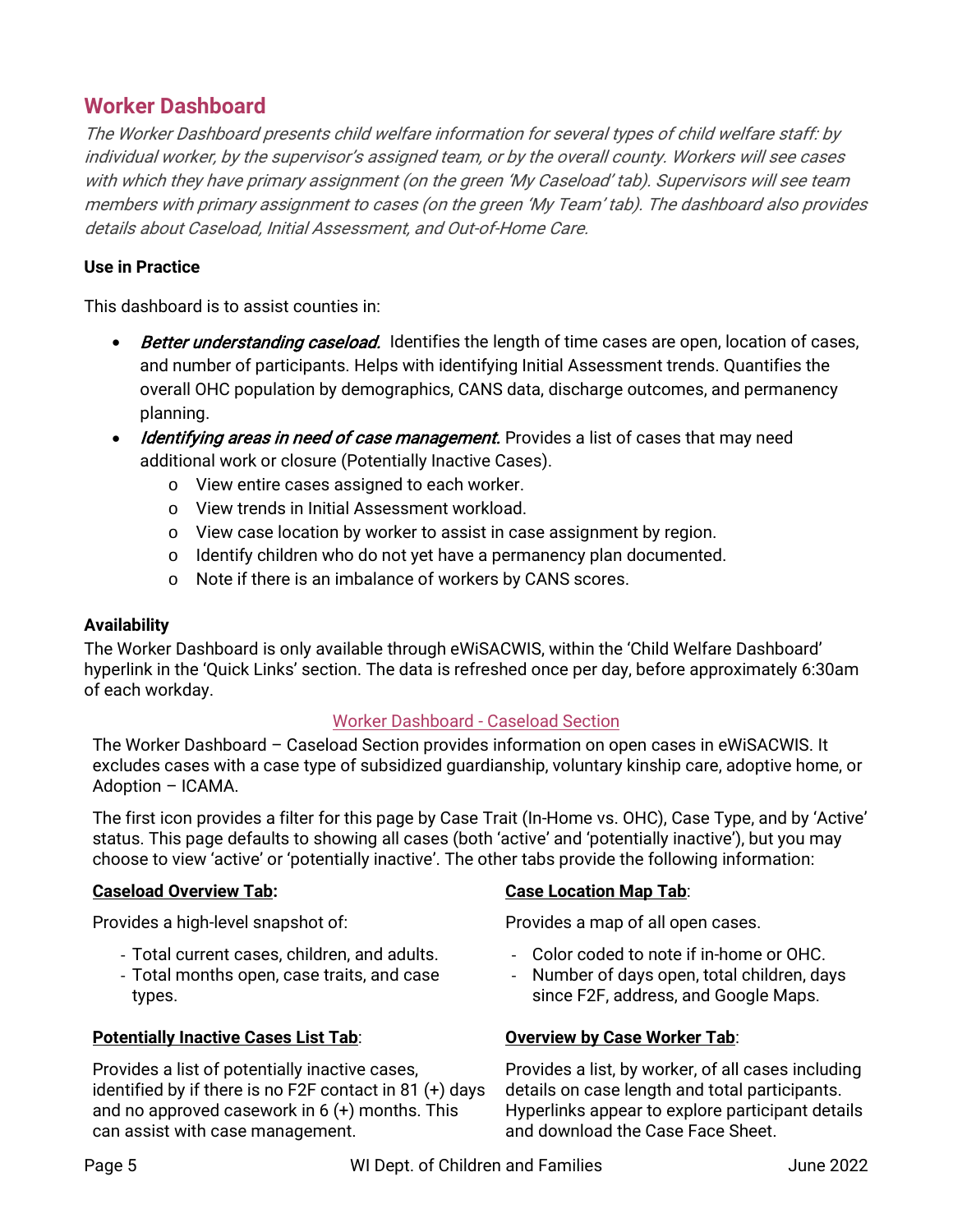#### Worker Dashboard - Initial Assessment Section

<span id="page-5-0"></span>This Worker Dashboard – Initial Assessment Section provides information on open Initial Assessments. It contains the following two tabs:

#### **Open Initial Assessments Tab**:

- Count of total IAs, days open, initial Faceto-Face contact result, and a summary by worker.
- Details of specific cases in Initial Assessment.

#### **Initial Assessments Trends Tab**:

- Visual graph, by month, of IAs completed and open.
- Highlights the timeliness of IA completion.

#### Worker Dashboard – Out-of-Home Care Section

<span id="page-5-1"></span>The Worker Dashboard – OHC Section provides information on current OHC placements, by worker. The last tab also provides information on children who have discharged from OHC, by the current primary worker assigned to that case.

Further details regarding the content of this dashboard are as follows:

#### **Current Open Out-of-Home Care Tab**:

Provides a high-level snapshot of:

- Children in OHC, Placement Types, Child demographic information, placement duration

#### **Current OHC CANS Tab**:

Provides information on current approved CANS for children in OHC by ages 0-5 and 5-21, including:

- CANS Scoring by Domain and Item;
- Level of Need / Level of Care mismatch.

#### **Current Open Episodes Tab**:

Provides a count of:

- The length of stay of current children in OHC;
- Count of placement moves within the episode;
- Identification of foster care extension.

#### **Discharges Tab**:

Discharge information is presented for discharges by current primary assigned caseworker. Information here includes:

- Discharge reason
- Child Level of Need and age group
- Episode length and placement count

#### **Permanency Planning Tab**:

Provides information on current approved Permanency Plans including:

- Permanency Plan goals and concurrent goals
- Lists children without a permanency plan for the purpose of assisting with case management.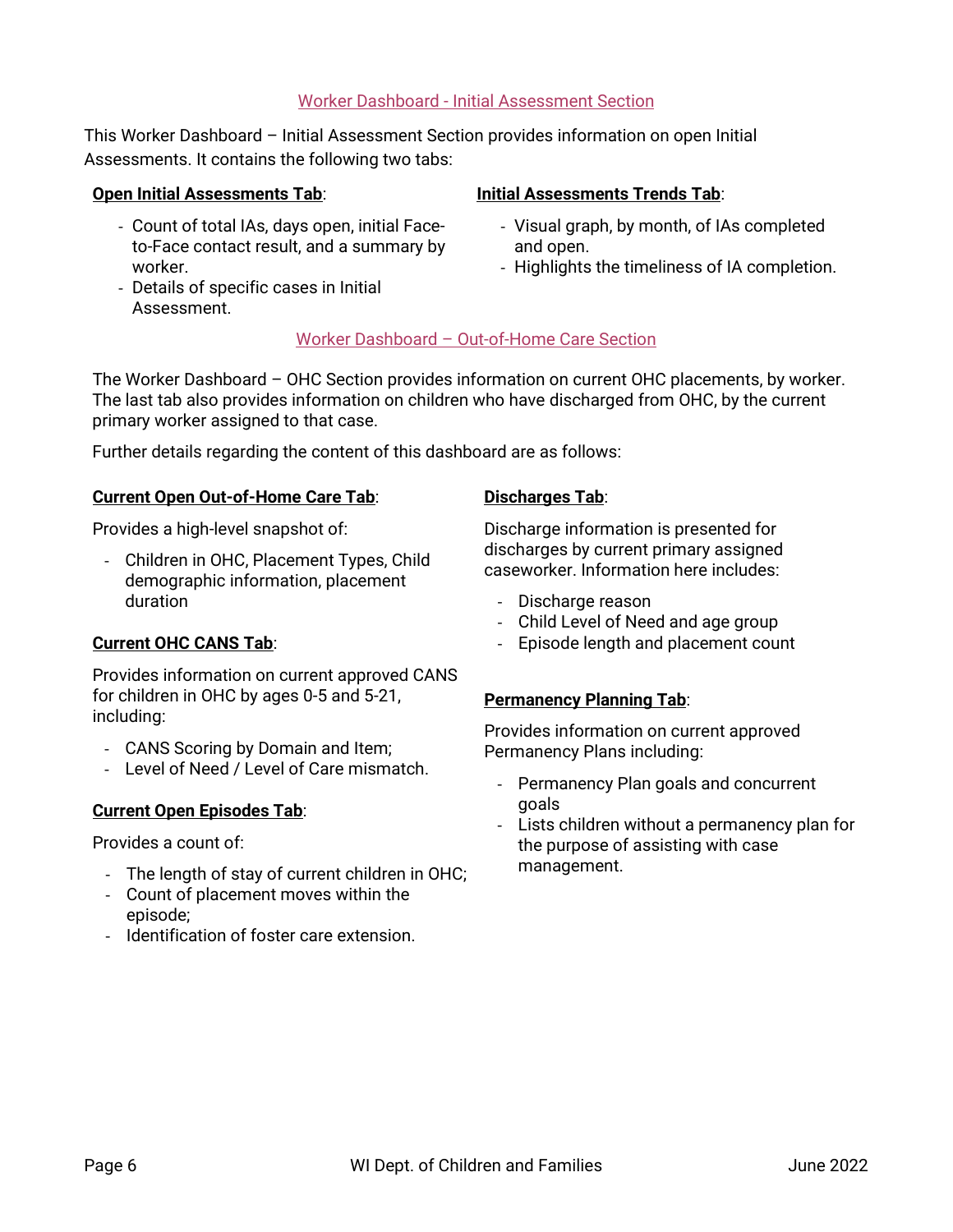### <span id="page-6-0"></span>**Child Protective Services (CPS) Reports Dashboard**

The CPS Reports Dashboard provides detailed information on received and completed CPS Access reports, across four tabs. Those tabs are described below. Data is provided through 2007.

To research the specific cases and children behind these figures, please log in to eWReports and open the Access Report (SM02x100).

#### **Use in Practice**

This dashboard is to assist counties in:

- Better understanding CPS Access Reports. Provides a high-level overview of CPS reports by region, screen in/out counts, and how report quantities are affected by different variables (e.g. reporter or alleged victim race). Detailed counts of alleged victims and allegations are also provided.
- Identifying areas for case management. Provides the dates and times CPS reports are received for staffing purposes. Compare yourself to a similar county to see if your practice looks similar or different. Review how screen in rates change by child race, reporter relationship, response time assigned, etc.

#### **Availability**

The entire CPS Reports Dashboard is available through eWiSACWIS, within the 'Child Welfare Dashboard' hyperlink in the 'Quick Links' section. The 'CPS Report Overview' and 'CPS Report Trends' tabs are available on the public DCF website at: <https://dcf.wisconsin.gov/dashboard/access>

#### **CPS Reports Overview Tab:**

Provides high-level information on all CPS Reports received within the time period, by individual counties, regions, or the state.

Information includes:

- Screen in / out counts;
- Maltreatment allegations
- Response Time
- Reporter relationship to alleged victim

#### **Alleged Victim Details Tab:**

Provides demographic details on alleged victims.

#### **Report Trends Tab:**

This tab provides information on the quantity of CPS reports received by time, day of the month, month, and year. Additional details include when reports are received by their response time and by the maltreatment type.

Review the quantity of reports received on a particular date for staffing purposes (e.g. holidays)

#### **Maltreatment Info Tab:**

Provides detailed information on allegations and maltreatment descriptions (e.g. exposure to the elements).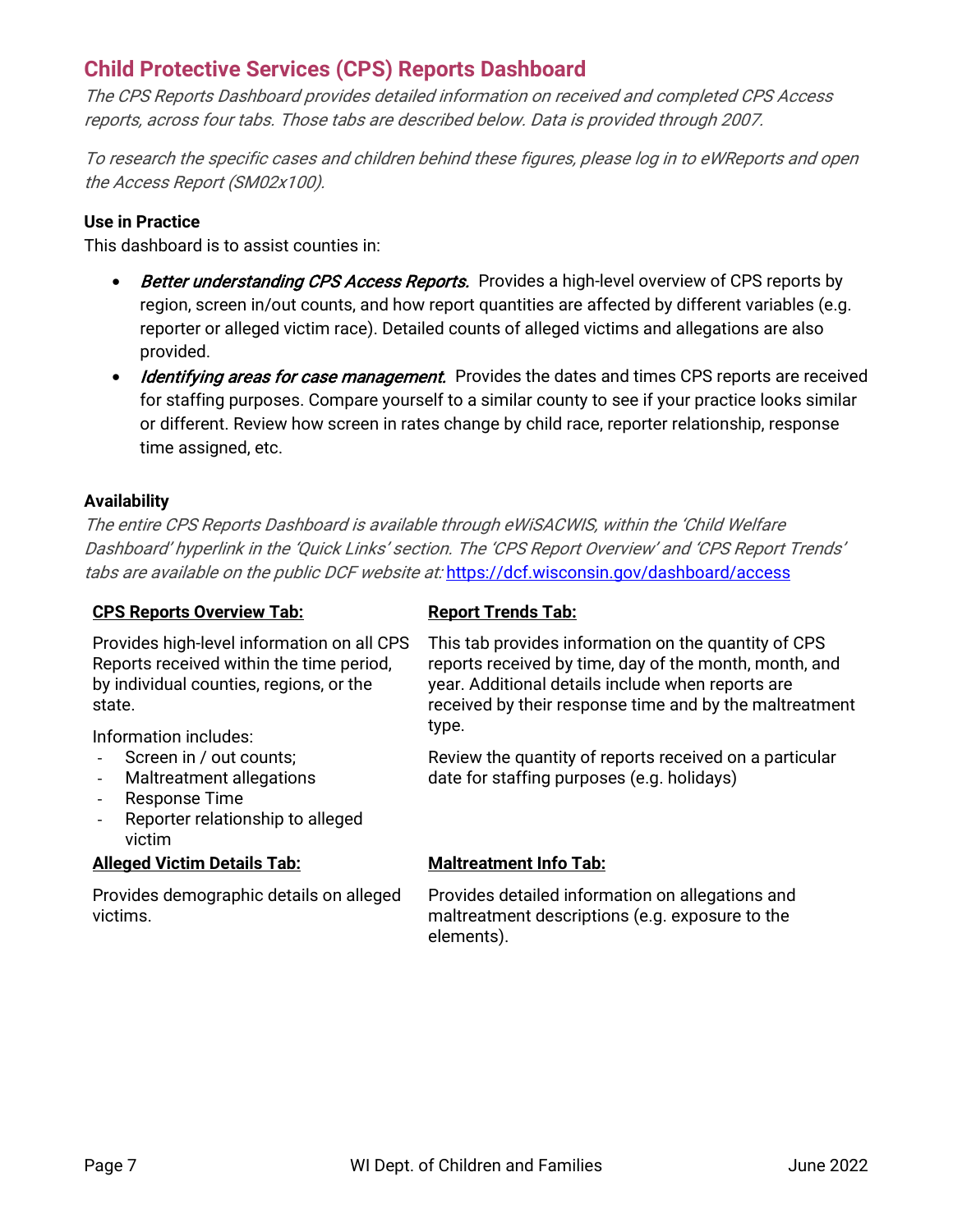### <span id="page-7-0"></span>**Initial Assessment Analysis Dashboard**

The Initial Assessment (IA) Analysis dashboard has five sections that provide information on IAs completed within the time period selected, by individual county, region, or the state. The sixth section presents information on current IAs. Those tabs are described below. Data is provided through 2007. To research the specific cases behind these figures, please log in to eWReports and open the IA Report (SM06A109).

#### **Use in Practice**

This dashboard is to assist counties in:

- Better understanding IAs. Provides a high-level overview of the IA population and how it is affected by different variables (e.g. safety finding, maltreatment finding, alleged victim race, etc.); review the demographic makeup of alleged victims and alleged maltreaters; review timeliness.
- Identifying areas for case management. Provides the means to compare yourself to other counties (e.g. do substantiation rates differ across similar counties, racial groups, children with a documented disability); Review IA completion rates over time; Review the current overdue IA chart by county.

#### **Availability**

The entire Initial Assessment Dashboard is available through eWiSACWIS, within the 'Child Welfare Dashboard' hyperlink in the 'Quick Links' section. The 'IA Performance' and 'Completed IA Trend' tab are available on the public DCF website at:<https://dcf.wisconsin.gov/dashboard/ia>

#### **IA Details Tab:**

Provides high-level information including:

- Total IAs by timeliness of completion
- Safety finding: IA finding
- IA Disposition; Maltreatment Finding

#### **Alleged Maltreaters Tab:**

- Alleged maltreater demographic counts
- Allegation maltreater finding

#### **Completed IA Trend Tab:**

- Quantity of IAs completed, by month, by timeliness
- Quantity of Initial Face-to-Face, by month, by timeliness

#### **Alleged Victim Tab:**

- Alleged Victim demographic counts
- Documented disability
- Allegation maltreatment finding

#### **IA Performance Tab:**

- Total IAs approved by timeliness measure
- Radial chart of the median time to complete IAs, by county
- County comparison by timeliness

#### **Current IA Overview Tab:**

- Count of current open IAs
- Comparison of overdue IAs, by count and percent, by county.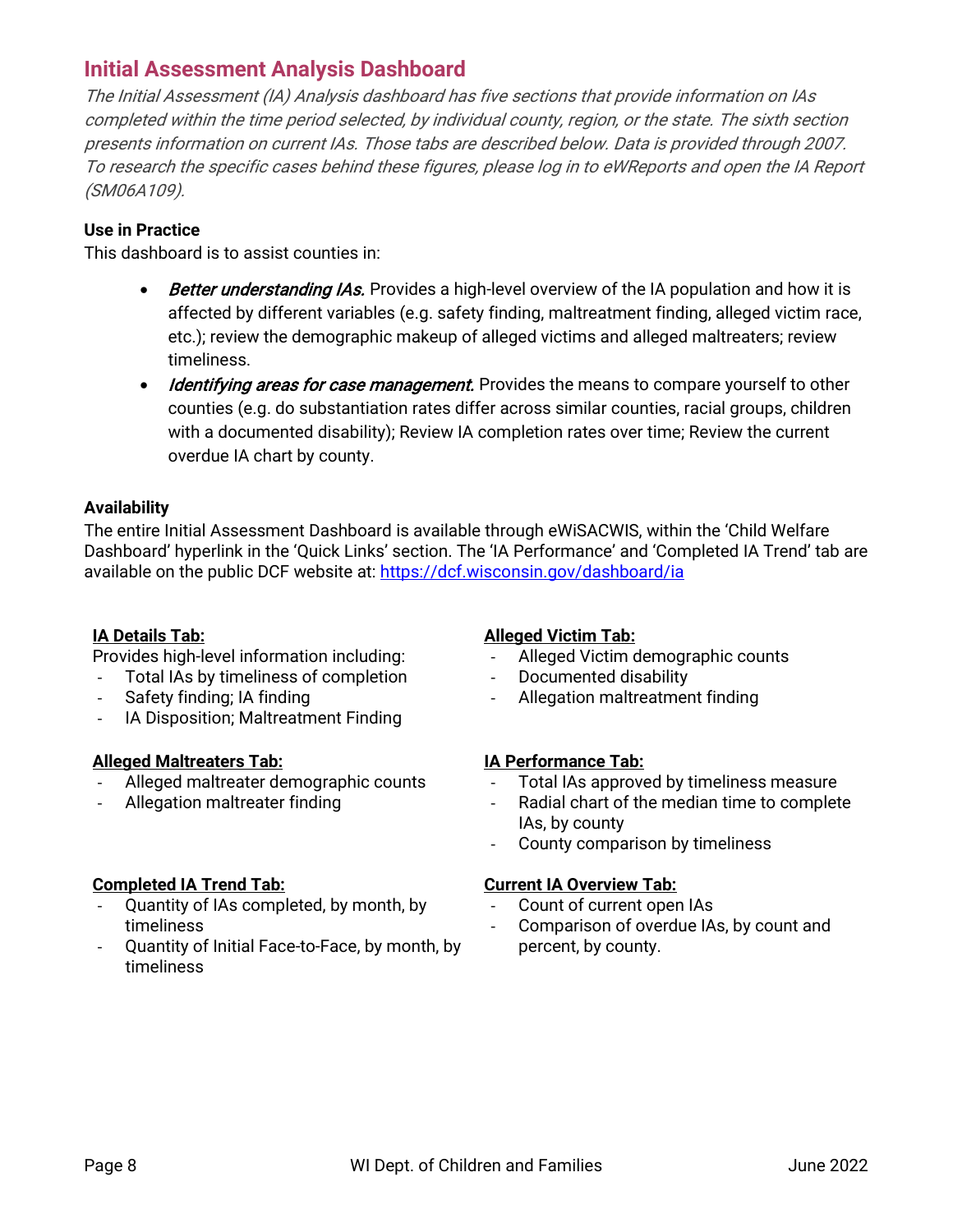### <span id="page-8-0"></span>**Out-of-Home Care Analysis Dashboard**

The Out-of-Home Care (OHC) Analysis dashboard provides information on children currently in OHC, details on children removed into OHC, and the makeup of children who discharged from OHC. Further details are provided below. To research the specific cases behind these figures, please log in to eWReports and open the Placement Activity and Detail Report (SM10A112).

#### **Use in Practice**

This dashboard is to assist counties in:

- Better understanding the makeup of children in OHC. Displays the current children's demographic information, length of stay, and placement type. Similarly, you can investigate details of children when they first enter OHC, and when they leave OHC.
- Identifying areas for case management. Provides a visual understanding of where children are placed. To what extent are children placed with relatives? What is the demographic makeup of children in OHC, and how does this compare to total children involved in Child Welfare? Determine the extent to which there is a Level of Need vs. Level of Care mismatch. Are children who are removed into OHC placed within a reasonable driving distance from their home? Review the above questions over time.

#### **Availability**

The entire Out-of-Home Care Dashboard is available through eWiSACWIS, within the 'Child Welfare Dashboard' hyperlink in the 'Quick Links' section. The 'Open OHC', 'Removals', and 'Discharges' tab are available on the public DCF website at:<https://dcf.wisconsin.gov/dashboard/ohc>

#### **Open OHC Tab:**

Provides high-level information on children currently in OHC, including:

- Child demographics
- Child Level of Need and Child Level of Care (and mismatch)
- Case type; Placement type
- Number of placements/Episodes; Length

#### **Removals Tab:**

Provides information on children removed into OHC during the time period selected:

- Total children removed; Total removals
- Median distance from home;
- Age at removal; First removal vs. re-entry
- Initial placement type location
- Child Level of Need vs. Child Level of Care
- Removal reason

#### **Map Tab:**

Provides a visual representation of where children are placed. A filter and color-coding allow the user to see placements by placement type. Hover over an individual dot to see a display of:

- Case ID; Number of children in case
- Placement type; Address; Person IDs

#### **Discharges Tab:**

Provides information on children who discharged from OHC in the reporting period:

- Total children who discharged; Total unique Discharges; Age at discharge
- Median length of stay; Level of Need; Permanency Round Table
- Discharge reason. (Green values are those who discharged to legal permanence)
- Length of placement and episode' Number of placements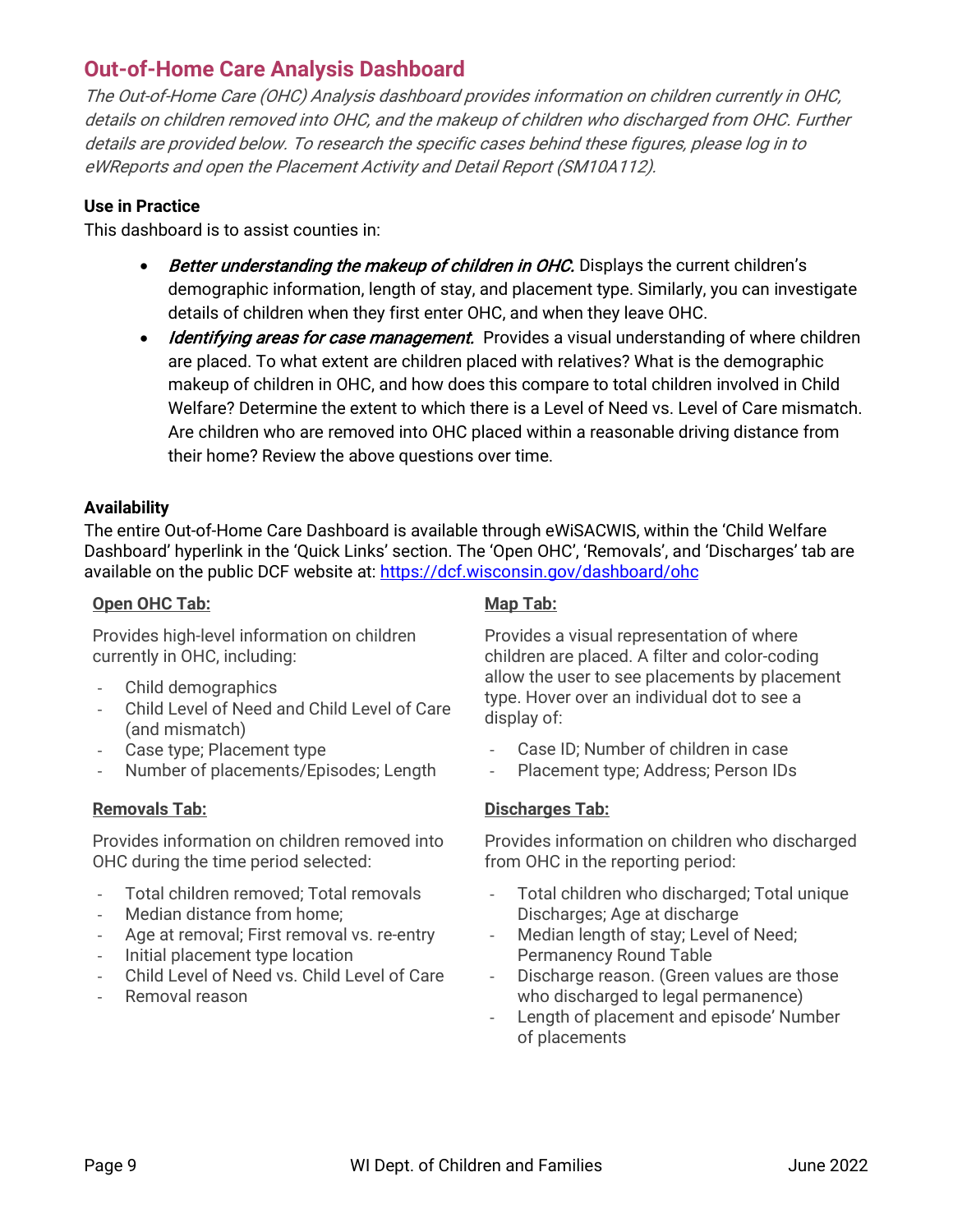### <span id="page-9-0"></span>**Caseworker Contacts Dashboard**

The Caseworker Contacts dashboard provides cumulative information on the extent to which children in out-of-home care are being contacted in-person by their county worker, and the extent to which that contact is occurring in the home environment. Only children in out-of-home care for the entire month are included in this measure. The federal standard is that 95 percent of children are seen in person, at least once per month. The federal standard also holds that at least half of those visits are to occur in the child's out-of-home care placement.

To research the specific cases behind these figures, please log in to eWReports and open the Caseworker Contacts Report (CM06X100).

#### **Use in Practice**

This dashboard is to assist counties in:

- Better understanding county and state compliance with the Caseworker Contacts measure. View the overall compliance on this measure, over time.
- Identifying areas for case management by using the filter options to determine cases less likely to have a successful contact (e.g. case types, out-of-state children, etc.)

#### **Availability**

The entire Caseworker Contacts Dashboard is available through eWiSACWIS, within the 'Child Welfare Dashboard' hyperlink in the 'Quick Links' section. The DCF public website provides the same dashboard, but the following fields are not available to filter by: Case Type, Native American Child, and Out-of-State. It is available here: **<https://dcf.wisconsin.gov/dashboard/cwcontacts>**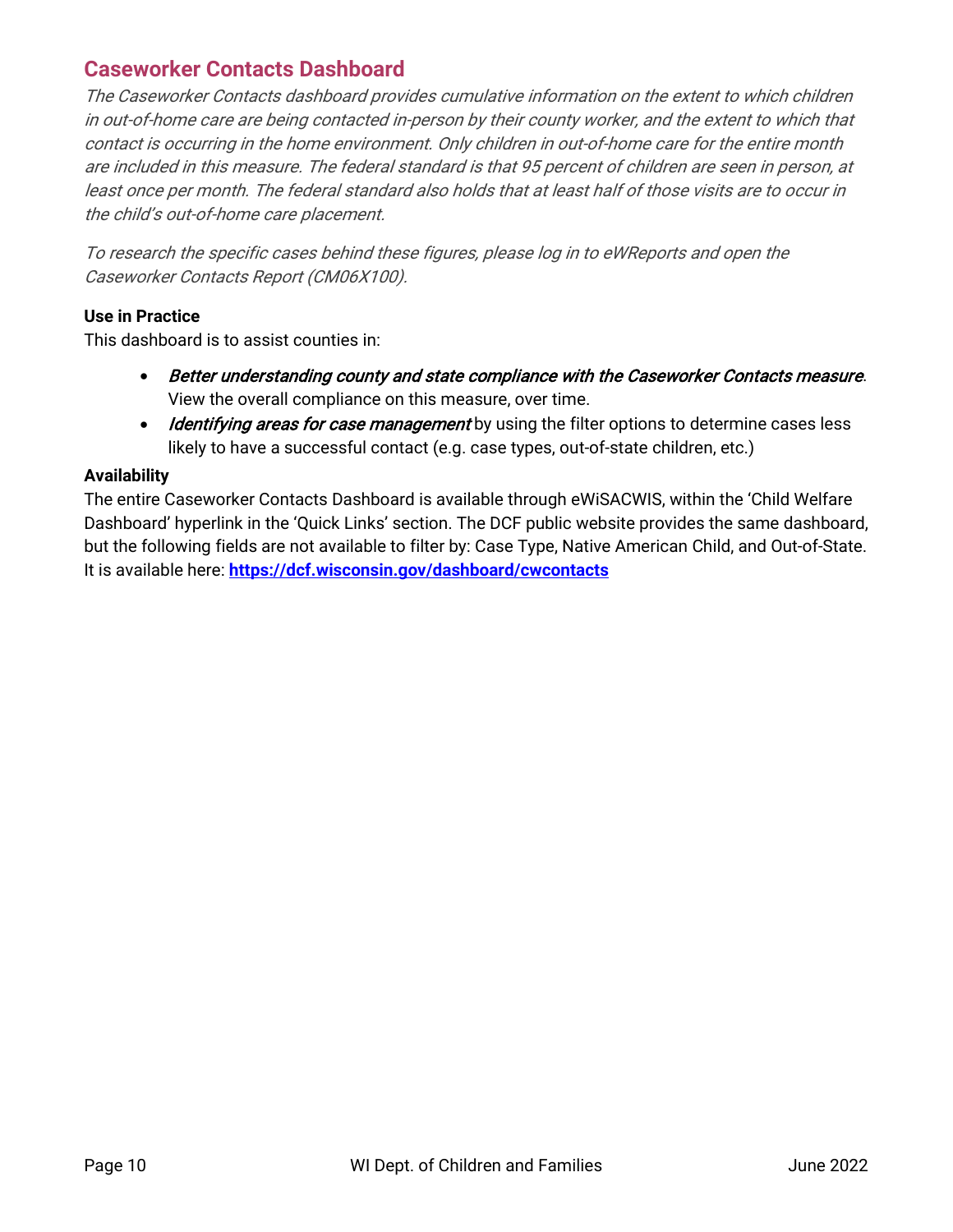### <span id="page-10-0"></span>**Older Youth Outcomes Dashboard**

The Older Youth Outcomes dashboard provides statewide and county-specific information pertaining to youth ages 15-21 who discharged from OHC either due to reaching the maximum age on their court order ("aging out") or by way of adoption, guardianship, reunification, or a few select other discharge reasons.

This dashboard includes a number of data elements, such as: how many discharges took place in a given time period, including by type; youth's length of time in OHC – both by final episode and over their lifetime, and median as well as more/less than 12 months; average number of placements a youth experienced during their final episode in OHC; and the status of a youth's transition plan prior to discharge.

To research the specific cases behind these figures, please log in to eWReports and open the Independent Living Service Report (SM08x107) or the Youth Outcomes Report (SM10A119).

#### **Use in Practice**

This dashboard is to assist counties in:

- Better understanding Older Youth Outcomes. Provides insight into how young people are being served, their permanency outcomes, and their preparation for transitioning to adulthood when applicable.
- Identifying areas for case management. Provides a means to review how discharge reasons are correlated with youth demographics; Compare yourself to similar counties by youth outcomes; Explore the extent to which youth are aging out of the system younger than Age 17, and how many youth do not have an ILTD plan but should.

#### **Availability**

The entire Older Youth Dashboard is available through eWiSACWIS and also publicly available on the DCF website.

- Via eWiSACWIS, go to the 'Child Welfare Dashboard' hyperlink in the 'Quick Links' section.
- Via the website, go to **<https://dcf.wisconsin.gov/dashboard/ageout>** .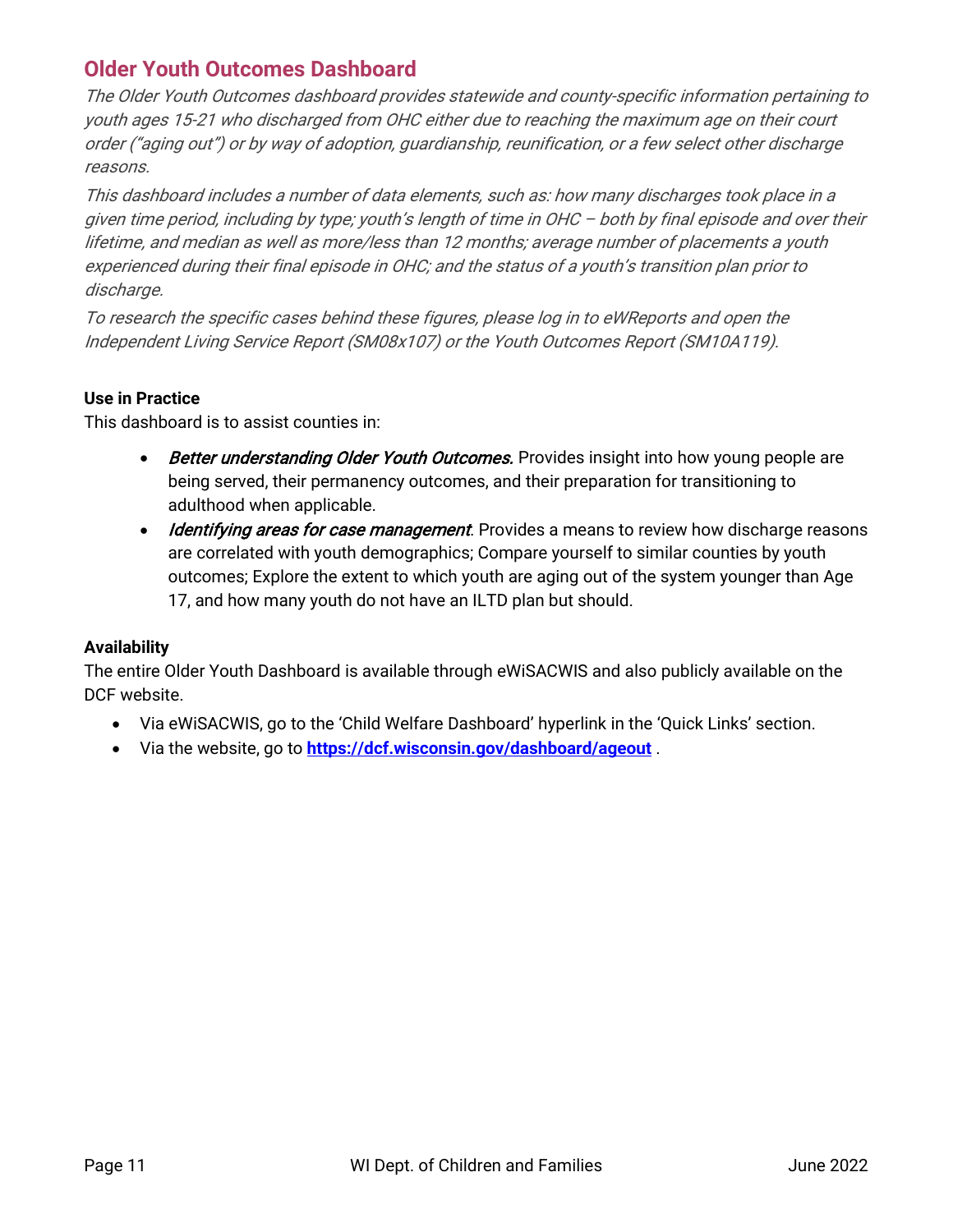### <span id="page-11-0"></span>**Caseload Reports - Summary and Detail**

These two reports provide, respectively, detailed and summarized information on open cases as of the report run date, by county.

#### **Availability**

These reports are available through a monthly scheduled report output. Similar information is also found in the Worker Dashboard.

#### **Caseload Report – Summary (DWIS\_ADM\_004)**

#### <span id="page-11-1"></span>**Use in Practice**

To document caseload, provide an understanding of case status, and allow for comparisons to other counties.

#### **Worksheet / Tab Descriptions and Use**

**Total cases**: Total cases open as of the report run date.

**Total children**: Provides a count of children in the case, and how many are in-home and in out-of-home care.

**Days since face-to-face contact**: Cases are quantified by the number of days since the last documented face-to-face contact between a worker and case member.

 $\circ$  Use: Cases of concern (e.g. those that have no documented face-to-face contact or those with several days since contact) may be researched in the Caseload-Detail Report to determine if contact is needed, or if the case may be closed.

**Days since last approved casework**: Cases are quantified by the number of days since the case had any approved casework. Approved casework includes any piece of work in eWiSACWIS that has been approved by a supervisor, excluding financial transactions.

 $\circ$  Use: Cases of concern (e.g. those that have never had documented work or those that have been open for extended periods of time without approved casework) may be researched in the Caseload-Detail Report to determine if follow up is needed, or if the case may be closed.

**Length of times cases open**: The median and average time in months the current cases have been open to-date.

**Note:** The 'Potentially Inactive Case Analysis Report (DWIS\_ADM\_005)' also identifies cases that have not yet had a face-to-face contact or approved casework for some time. This report may also be used to assist with case clean-up.

### **Caseload Report – Detail (DWIS\_ADM\_003)**

#### <span id="page-11-2"></span>**Use in Practice**

This report provides the details behind the Caseload Report – Summary.

#### **Details listed in the report:**

- County (of current caseworker)
- Case ID
- Case Name
- Date of last face-to-face contact
- Date of last approved casework
- Case Type (i.e. child welfare, youth justice)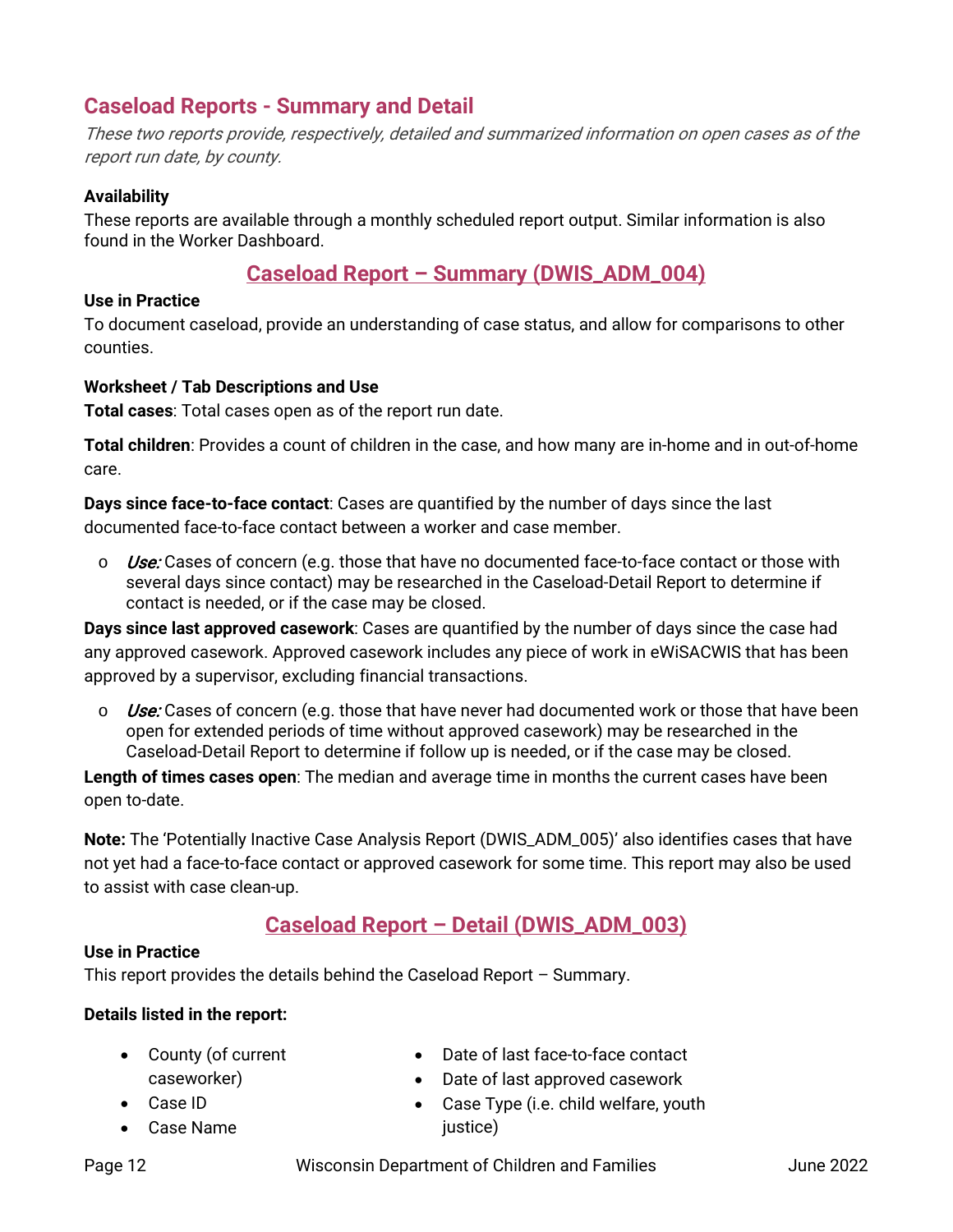### <span id="page-12-0"></span>Potentially Inactive Case Analysis Report (DWIS\_ADM\_005)

Detailed and summarized information on cases that may be inactive, for the purpose of cleaning up caseload.

#### **Availability**

This report is available through a monthly scheduled report output. Similar information is also found in the Worker Dashboard.

#### **Use in Practice**

Identify those cases that should be further researched to decide whether a case needs additional follow-up, or if the case should be closed. This information is included because it allows counties to have an accurate understanding of their caseload.

#### **Worksheet / Tab Descriptions and Use**

**Summary Report**: Provides a count of cases open as of the report run date, by:

- **Days since last face-to-face contact (81 Days or more)**
- **Days since last approved casework by**:
	- o Open 81(+) days that have never had approved casework.
	- o Open 184-365 days.
	- o Open over 365 days.

Cases are broken into two tables to quantify this data by child-welfare-only cases, and cases involving youth justice.

**Detail Report**: Provides a means to look up the cases identified above for the purpose of follow up and/or case closure. Fields included here are:

- County
- Case ID
- Case type (Child Welfare, Youth Justice)
- Case name
- Supervisor name
- Supervisor ID
- Worker name
- Worker ID
- Date of last face-to-face contact
- Date of last approved casework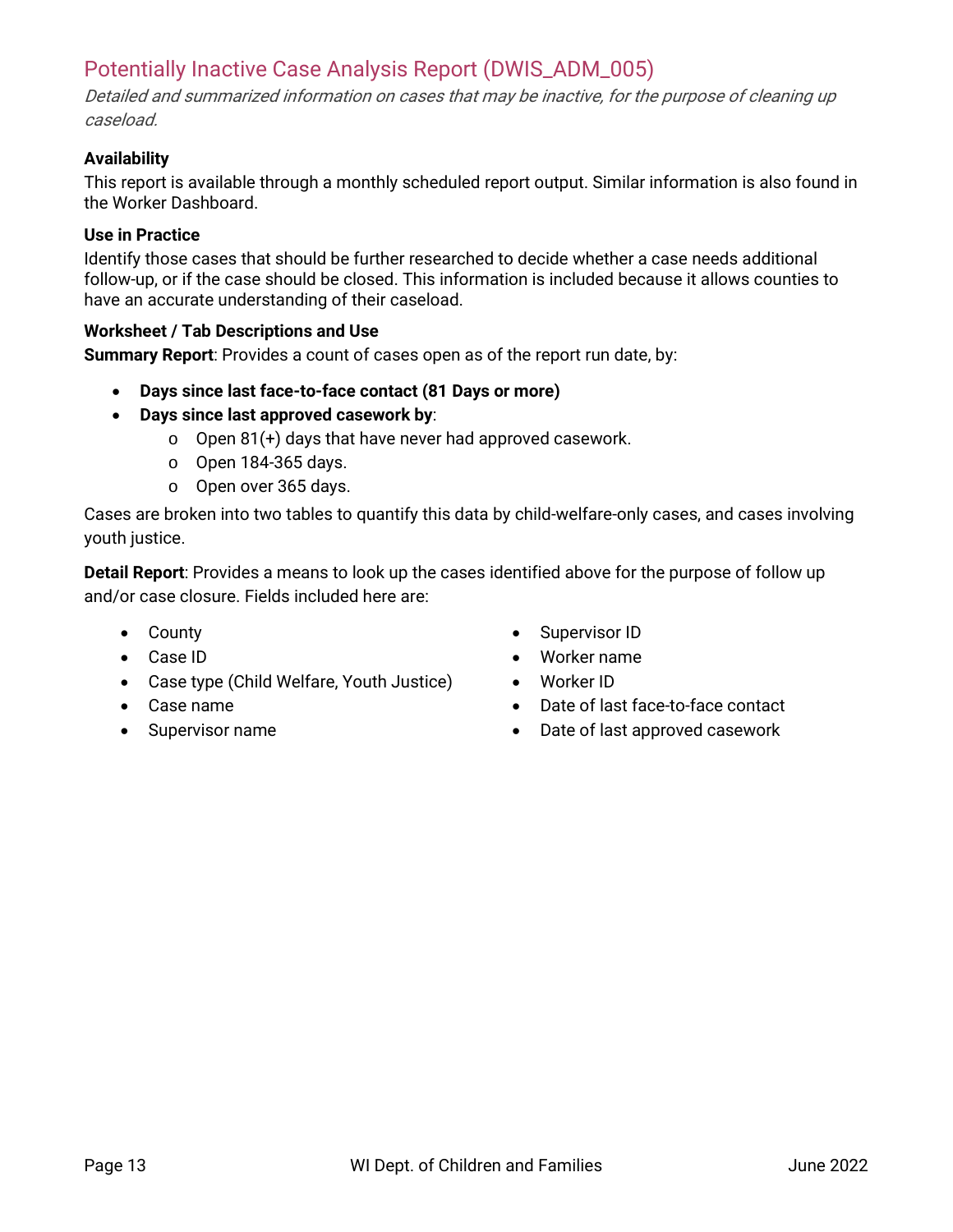### <span id="page-13-0"></span>Case Face Sheet Report (DWIS\_ADM\_001)

Detailed and summarized information on an individual case's eWiSACWIS history in Access, Initial Assessment and Ongoing. The report is formatted as a PDF to allow for printing.

### **Availability**

This report is available through an on-demand request in eWReports; through the eWiSACWIS case management; and through the Worker Dashboard.

### **Use in Practice**

This report may be helpful to understand child welfare history when making Access screening decisions, or in learning about a case when beginning and Initial Assessment or starting Ongoing services.

### **Worksheet / Tab Descriptions and Use**

**Case Information:** Provides the following values specific to the case:

- Case ID
- Case type; Case trait
- Last documented address; Updated date
- Reference person demographic details

**Access**: Provides a summary count of all screened in and out CPS and Services reports received (and which were Alternative Response), and details those Access reports by:

- Access ID; Report date
- County
- Screening decision
- Response time
- Allegation; Alleged victim (and ID)
- Alleged maltreater relationship

**Initial Assessment (IA)**: Provides a summary of completed IAs, substantiated and services needed IAs, safe and unsafe IA findings. The date of the prior substantiated IAs is provided for context. Details include:

- Initial Assessment ID
- Approval date
- County
- IA type; Allegation
- Allegation finding
- Alleged victim (and ID)
- Alleged maltreater; Relationship; Subst. finding
- Safety finding

**Case History**: Provides case history details that may be helpful in identifying case complexity issues, including:

- Date case first opened
- Number of current participants with AODA issue.
- Number of current participants; household members
- Date most recently opened • Number in out-of-home care
- Number of child participants

**Participants Under County Responsibility**: Provides a summary of adults and children by those under the age of 6, those in out-of-home care, and children with a documented disability. Every participant is detailed starting with the Reference Person and then followed by participants from oldest-to-youngest age, including:

- Participant demographics
- Relationship to reference person
- Biological parent
- AODA concern
- Case IDs of other cases person was identified in
- Documented disability
- Most recent CANS Level-of-Need
- Details on most-recent OHC placement.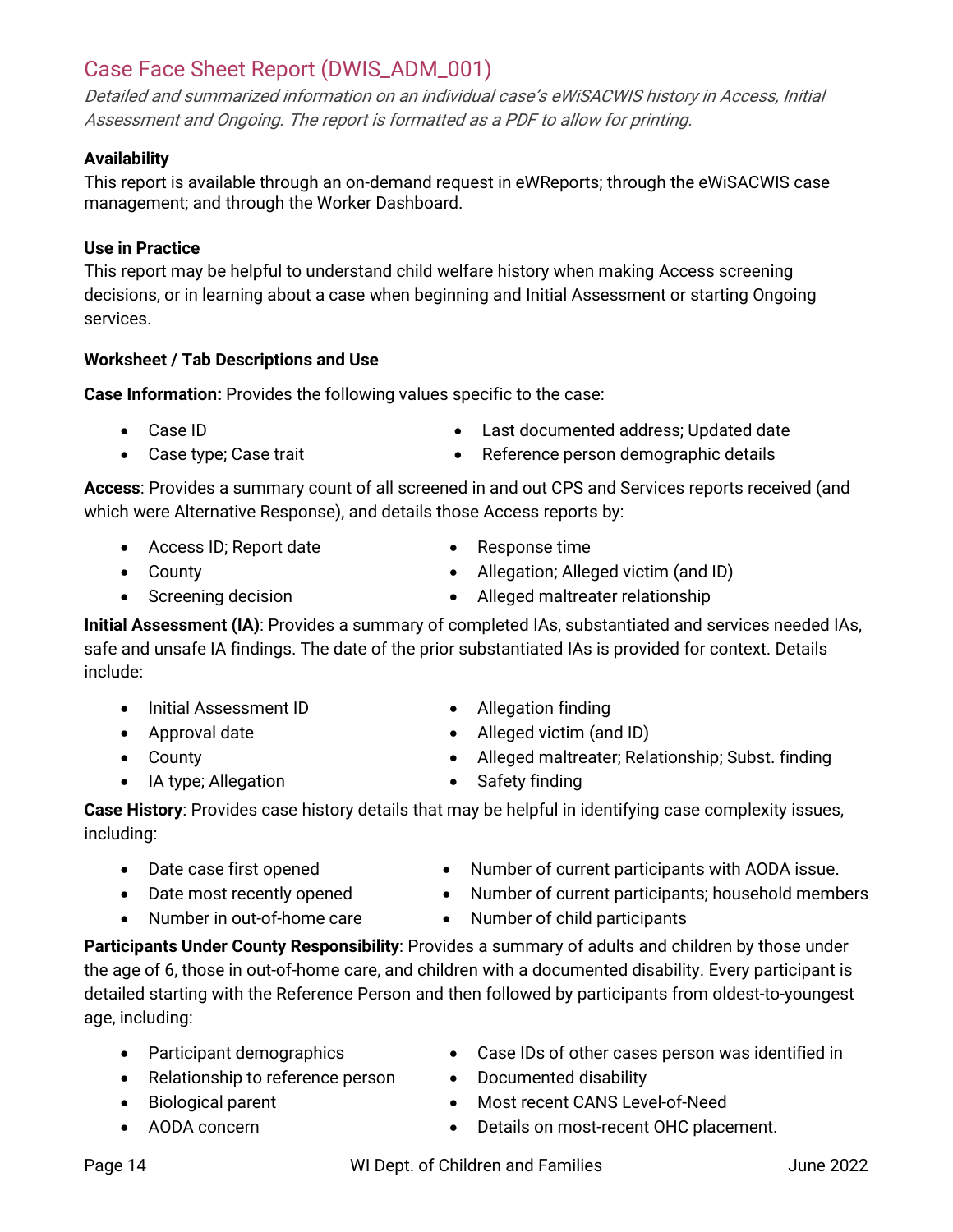### <span id="page-14-0"></span>Case Assignment Report (SM04A103)

Detailed and summarized information on cases open during the reporting period, including the number of primary and secondary cases by worker, open cases by county / region, and case details.

#### **Availability**

This report is available on-demand and through a monthly scheduled report output.

#### **Use in Practice**

This report provides an understanding of open cases and to track and monitor workflow.

#### **Worksheet / Tab Descriptions**

**Assignment Summary: Provides the count of primary and** secondary case assignments by worker. **Worker Sum by Case Type**: Provides the count of open cases by case type, by worker.

**County Sum by Case Type**: Provides the count of open cases by case type, by county.

**Region Sum by Case Type**: Provides the count of open cases by case type, by region (Northern, Southern, etc.).

**Case Work Detail**: Provides details on every open case (primary and secondary assignments), by worker, with the exceptions outlined below. Cases appear multiple times if there is a primary and secondary worker assigned to that case. Use this tab to identify your open child welfare caseload, for management purposes. Cases not included here (but are included on the 'Administrative Detail tab) are:

- **Assignment types:** Medicaid, Clerical, Financial, Eligibility, Elig. Review / approval, Trust account
- **Case Types:** Voluntary Kinship; Subsidized Guardianship, Adoptive Home, Adoption ICAMA

**Administrative Detail**: Provides details on every open case (primary and secondary assignments), by worker, for the cases excluded in the 'Case Work Detail' tab (detailed above.) Cases appear multiple times if there is a primary and secondary worker assigned to that case. Use this tab to identify the assignment types / case types excluded above, for management purposes. These cases typically have a low-level of case activity.

**Child Detail**: Provides details of all active case participants under the age of 18, including:

- Case County (doc't on Maintain Case page)
- Worker County
- Worker and Supervisor Names
- Assignment Type, Role, Start and End **Dates**
- Case Name, Case Type, Case ID
- Case Open and Case Close Dates
- Case Status; Restricted Case Flag
- Child Name, Child ID, Demographics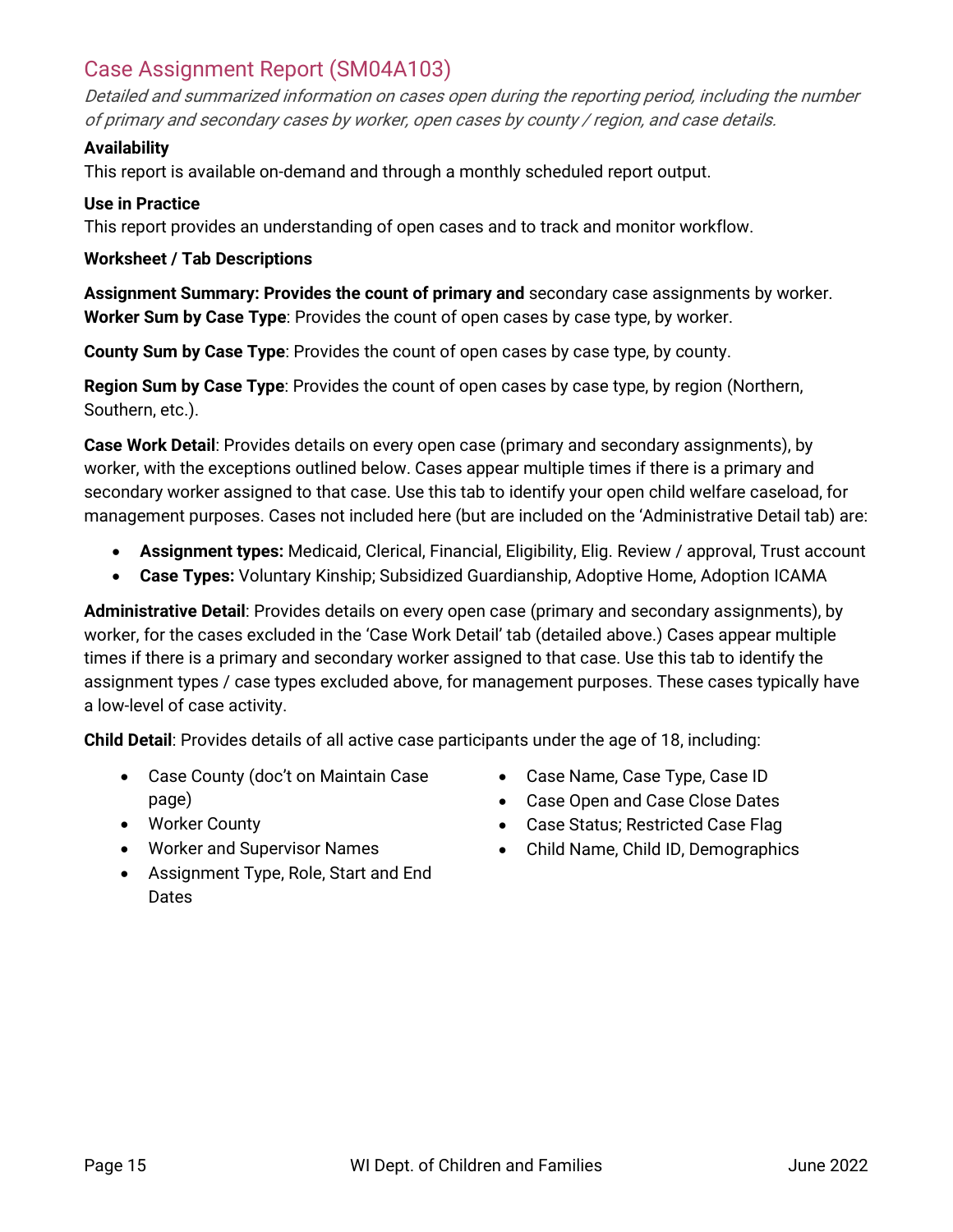### <span id="page-15-0"></span>All Caseworker Contacts – By Case (CM06x105)

Detailed and summarized information on all documented contacts within an individual case.

### <span id="page-15-1"></span>All Caseworker Contacts – By County (CM06x106)

Detailed and summarized information on all documented contacts within a county or the State.

#### **Availability**

The CM06x105 **case-specific** report is available on-demand-only. The CM06x106 **county-specific** report is available on-demand and through a batch run.

#### **Use in Practice**

Review summarized and detailed information of documented contacts (both in-person and not-inperson; occurred and did not occur). This may be helpful to understand the extent of contacts, contact methods (in-person, texts, phone calls), and additional details on those contacts. County financial administrative staff may also benefit from this information.

#### **Worksheet / Tab Descriptions**

#### **Summary Occur Contact:**

This worksheet provides a summarized count of every case note documented as having occurred within the reporting period. The case note must have the 'Note Finalized' checkbox marked to be included here. This information is broken out by Type (e.g. Initial Face-to-Face Contact) and Category (e.g. Access, Ongoing, etc.).

#### **Summary F2F by Detail Type:**

This worksheet provides a count and percent of every Face-to-Face contact, by Type Detail, that occurred and did not occur. The case note must have the "Note Finalized" checkbox marked to be included here. The Type Detail field is shown here so report users may understand the purpose of these in-person meetings (e.g. was it to address safety, assess reunification, administrative work surrounding court orders or case transfer staffing, etc.)

#### **Contact Detail:**

This worksheet provides details on all contacts that were documented as having successfully occurred or did not occur in the reporting period. Contacts listed here include both those with and without the "Note Finalized" box checked. The spreadsheet is structured to provide one row of data per case note.

#### **Contact Detail Person:**

This worksheet replicates the Contact Detail worksheet in that it provides details on all contacts that were documented as having successfully occurred or did not occur in the reporting period, and can be finalized or not finalized. It adds on to the Contact Detail worksheet in that it also lists every participant that was involved in the contact. If the participant is a child and that child was in OHC at the time of the visit, details on that placement are also provided. It provides one row of data per case note, per participant.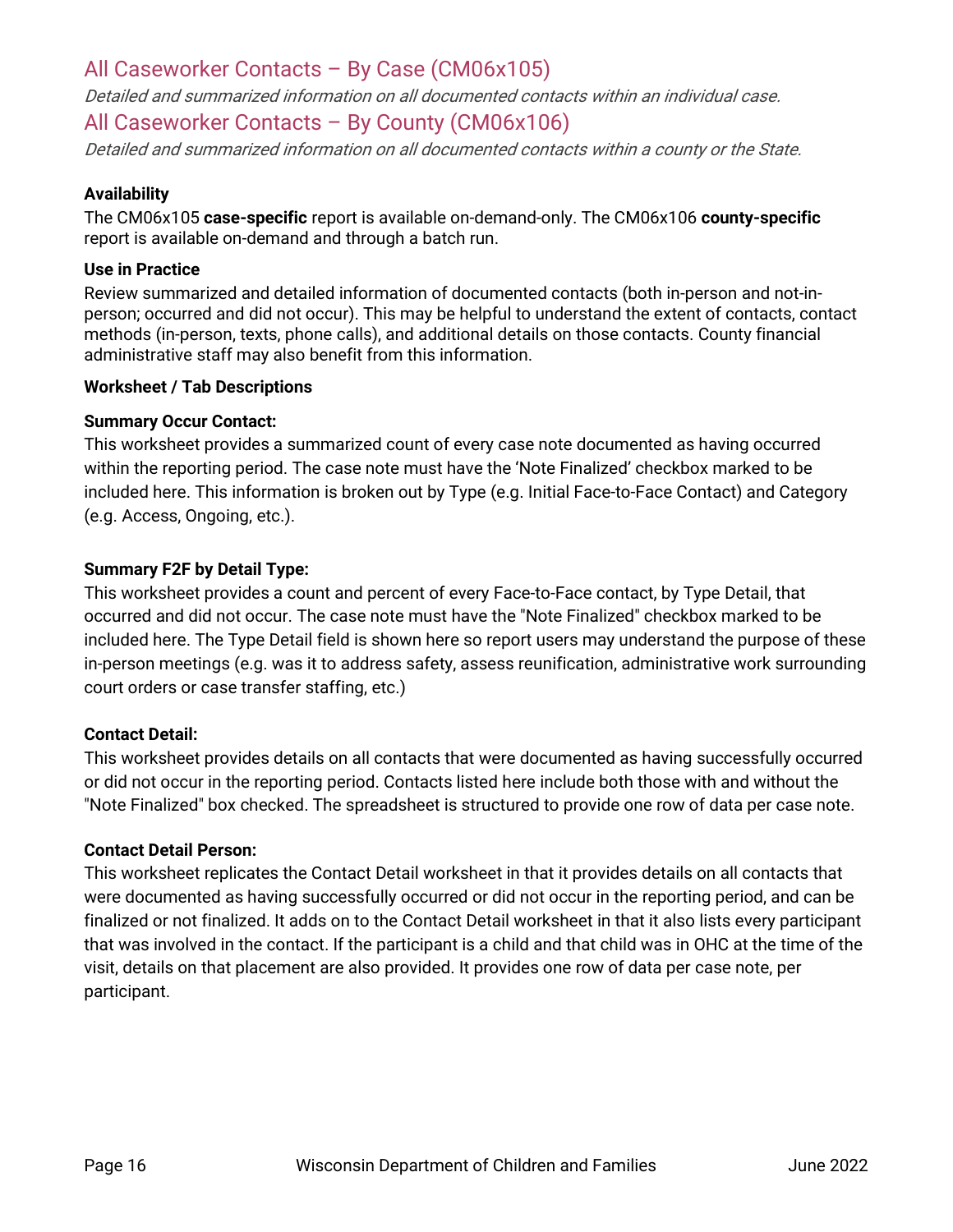### <span id="page-16-0"></span>Access Report (SM02X100)

Detailed and summarized information on screened in and out Child Protective Services (CPS) and Service Reports received during the reporting period.

#### **Availability**

This report is available on-demand and through a monthly scheduled report output. Similar information is also found in the CPS Reports Dashboard.

#### **Worksheet / Tab Descriptions and Use**

ACCESS MONTHLY STATS: Provides counts of Access Reports received by month, and provides a count of those reports by type of maltreatment, CPS response time, Service Report type, and alleged victims.

 $\circ$  *Use*: Trend analyses of CPS and Service cases, by month.

**Year-to-Date (YTD) COUNTY COMPARISON:** Total counts of Access Rpts received in reporting period.

o Use: Summarized totals of CPS and Service cases.

**ACCESS REPORT DETAIL:** Provides information on the case the Access Report is attached to, and information on the CPS or Service Reports. It is structured to provide one row per Access Report.

- $\circ$  *Use:* Determine details on Access Reports (at the Case-level), including:
	- **Response time, Screen in and Screen out reason**
	- **Screening within 24-hour measure**
	- **Reporter relationship**
	- **Count of previous Access and Service Reports**
	- **Alternative Response assignment and changes**

**ALLEGATION VICTIM DETAILS:** Two worksheets provide information on screened in or screened out alleged victims identified in CPS Reports and alleged 'Drug Affected Infants' identified in Service Reports. All other participants are excluded.

- $\circ$  Use: Determine details on Access Reports (at the child / allegation level), including:
	- Child name and demographic information
	- **Maltreater Relationship to the child**
	- Maltreatment Descriptors (i.e. 'Bruising')
	- **Alternative Response assignment**
	- Caregiver Drug / Alcohol abuse; Exposure
- Worker assigned **After Hours**
- $I$  IA Finding
- **Address (doc't on Allegation tab)**
- **Partnership screener (if applicable)**
- Maltreatment in OHC **Substantiation decision**
- **I** IA Finding
- **Partnership screener (if applicable)**
- Address (doc't on Allegation tab)

**ACCESS PRESENT IMPNDING DANGER:** Provides information on all Present and Impending Danger Threats identified at the point of the CPS Access Report.

 $\circ$  Use: Determine the extent to which safety threats are identified at the point of Access.

**WORKER ACCESS:** Provides the summarized counts of Access Reports received by each worker.

 $\circ$  *Use:* Determine the volume of reports received, by worker.

**REGION WORKER ASSIGNMENT:** Provides trend analysis summary data related to the number of cases which were subsequently assigned to Initial Assessment, Ongoing, etc, as well as the Region it was assigned to.

**SCREENING DECISIONS:** Provides the count and percentage of Access Reports for each supervisor.

**CPS DATES TIMES:** Provides the number of CPS reports received by date, hour, and day received.

 $\circ$  *Use*: Determine call volume for staffing purposes.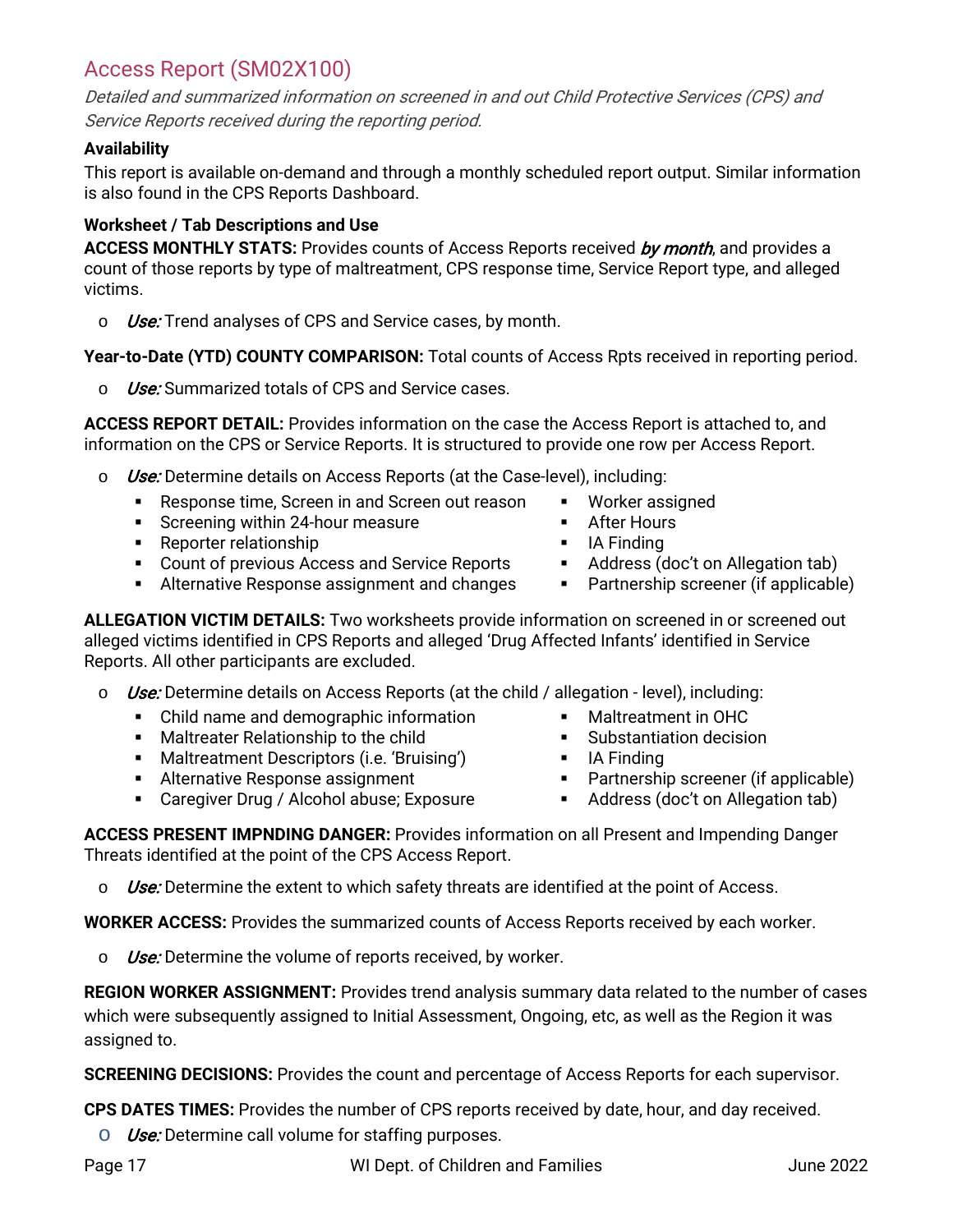### <span id="page-17-0"></span>Initial Assessment Report (SM06A109)

Detailed and summarized information on Initial Assessments open at any point during the reporting period. The report provides an understanding of individual reports, overall IA volume, and performance on IA metrics.

#### **Availability**

This report is available on-demand and through a monthly scheduled report output. Similar information is also found in the Initial Assessment Dashboard and Worker Dashboard.

#### **Worksheet / Tab Descriptions and Use**

**COUNTY COMPARISON**: Provides a count and percentage of initial face-to-face contact timeliness and IA approval timeliness by county.

 $\circ$  *Use:* Compare regions on IA performance metrics.

**TIMELINESS SUMMARY**: Provides a count and percentage of the county or state's IA performance, by office.

 $\circ$  Use: Understand an individual county's IA performance metrics, by office / region.

**IA COMPLETION:** Provides detailed information on each approved IA

 $\circ$  Use: Understand the approved IAs, including total days open, IA finding, disposition, and safety decision.

**INITIAL F2F CONTACTS:** Provides information on initial face-to-face contact efforts for approved IAs.

 $\circ$  Use: Understand the success of initial face-to-face contact efforts for approved IAs.

**CASELOAD SUMMARY:** Provides summaries of length of time IAs have been open, by worker and supervisor.

 $\circ$  Use: Understand case assignment by worker, and length of time open for workload management.

**IAS OVER 60 DAYS:** Provides IAs open at the end of the reporting period that have been open for over 60 days.

 $\circ$  Use: Understand if an IA was created, length of time open, face-to-face contact status, date last updated.

**CASELOAD DETAIL:** Provides detailed information on IAs open during reporting period, by worker.

 $\circ$  Use. This tab provides the details behind the 'Caseload Summary' tab.

**PERFORMANCE SUMMARY** & **PERFORMANCE DATA VALUES:** Provides the count and percentage of face-to-face visits, completed IAs, and IA timeliness metrics.

 $\circ$  *Use*: Understand county or state performance on IA metrics.

**WORKER PERFORMANCE** and **SUPERVISORY PERFORMANCE**: Provides the count and percentage of face-to-face visits, completed IAs, and IA timeliness metrics, by worker or supervisor.

 $\circ$  Use: Understand county or state performance on IA metrics, by worker or supervisor.

**COMPLETE CASE DETAIL**: Provides detailed information on open and completed IAs, including:

- o **Worker and supervisor** assignment
- o **Access info** including response time, screen in reason, Access worker, date of Access screening.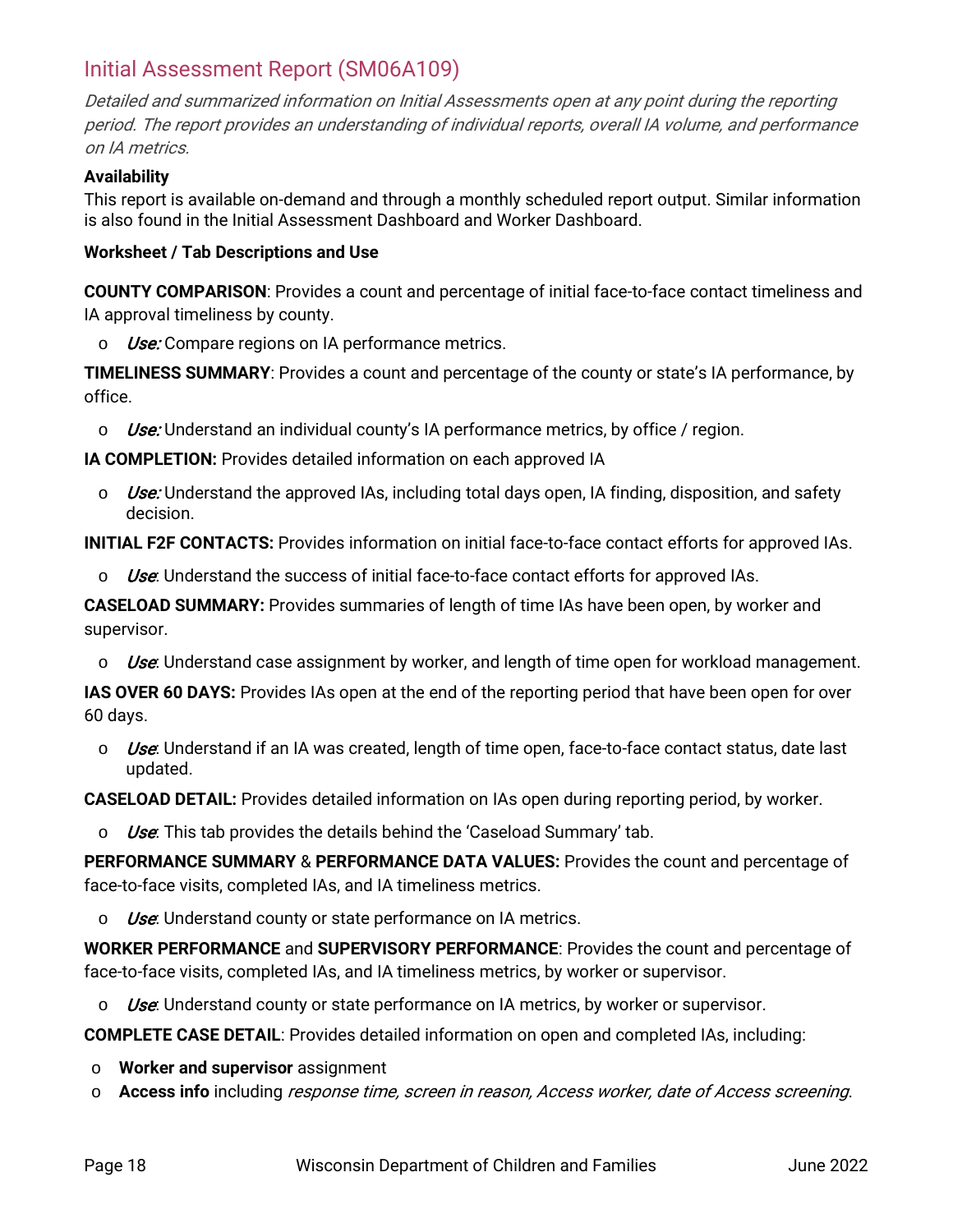o **IA status** including begin date, due date, IA finding, IA disposition, IA completion status, Safety decision, face-to-face contact efforts, living arrangement of the family.

The report provides one row per Initial Assessment, per CPS Report linked to the IA. An IA may have multiple CPS reports linked to it. The unique identifier for the IA is available in variable **ID\_INVS**, and the variable **CPS\_RPT\_SEQUENCE** identifies the order of the CPS reports linked to the IA.

**COMPLETE VICTIM DETAIL:** Provides detailed information on each alleged victim with an open assessment during the reporting period. The tab provides one row of data per allegation, and therefore children with multiple allegations will appear multiple times.

- o Worker and supervisor assignment
- o Alleged victim demographic information
- o **Access info** including response time, unique Access IA, date of Access screen, Access Partnership screener (if applicable)
- o **IA status** including IA Type (TR vs. AR), IA date of approval, living arrangement of the family.
- o **Allegation information** including allegation, allegation descriptors, Birth to Three referrals, maltreatment finding, alleged maltreater information.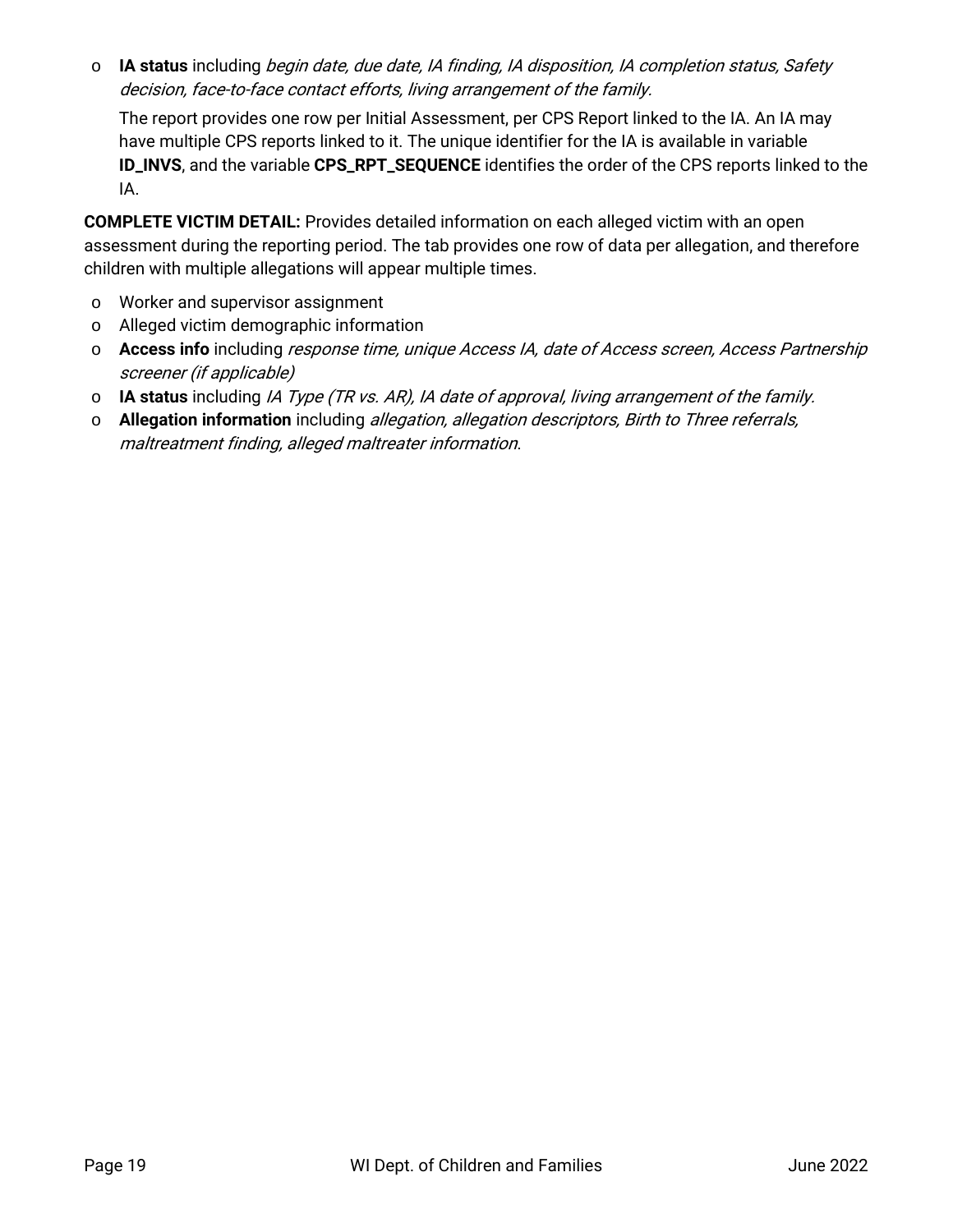### <span id="page-19-0"></span>CPS Review and Appeals Outcome Report (SM06A129)

Detailed and summarized information on the Reviews or Appeals that were finalized in the reporting period, or total substantiations that were made within the reporting period that are eligible for review / appeal.

#### **Availability**

This report is available on-demand.

#### **Use in Practice**

Determine the total reviews and/or appeals that occurred, by county, and the outcome of those reviews or appeals. Detailed information is also available.

#### **Worksheet / Tab Descriptions and Use**

**Agency DHA Summary Alleg:** Provides summary information on total substantiated allegations associated with the documented substantiated maltreater within the reporting period. Also details the Review and/or Department of Hearing and Appeals (DHA) appeals outcomes associated with those allegations.

**DHA Summary Case:** Provides summary information on the decisions made in twelve different DHA categories (e.g. Overturned – Hearing Held), by Case, and by Initial Assessment.

**Agency Detail:** Provides detailed information on each Agency Review that was completed during this time period, as well as Initial Assessments completed in this time period that went on to have a review outside the reporting period. Each row of data represents a substantiated allegation, by substantiated maltreater. If an allegation alleges that a child experienced an allegation of maltreatment from three substantiated maltreaters, three rows will appear. Details include:

- **-** County
- **Supervisor review approval date**
- Case ID; Case name
- Child ID; Child name
- Alleged maltreater ID; Name
- **Maltreater relationship**
- **Allegation**
- **•** Maltreatment allegation finding
- **Maltreater finding**
- **Maltreatment date: Date of review**
- **Allegation review status (e.g. Upheld,** Overturned)
- **SM** attended (e.g. Subst. maltreater appeared)
- **I** lA approval date
- **Allegation ID**
- **Initial Assessment ID**

**DHA Detail:** Provides detailed information on each DHA Appeal that was completed during this time period, as well as Initial Assessments completed in this time period that went on to have an appeal outside the reporting period. Each row of data represents a substantiated allegation, by substantiated maltreater, for allegations that went through the DHA process. If an allegation alleges that a child experienced maltreatment from three substantiated maltreaters, three rows will appear. Details include:

- **-** County
- Case ID; Case name
- Child ID; Child name
- Date of DHA request
- **Date of DHA hearing held**
- Date of DHA decision
- **DHA hearing status (e.g.** Dismissed)
- Maltreater name; ID
- Maltreatment date
- **Allegation; Finding**
- **Maltreater relationship**
- **I** IA approval date
- **Allegation ID**
- **Initial Assessment ID**
- **Appeal ID**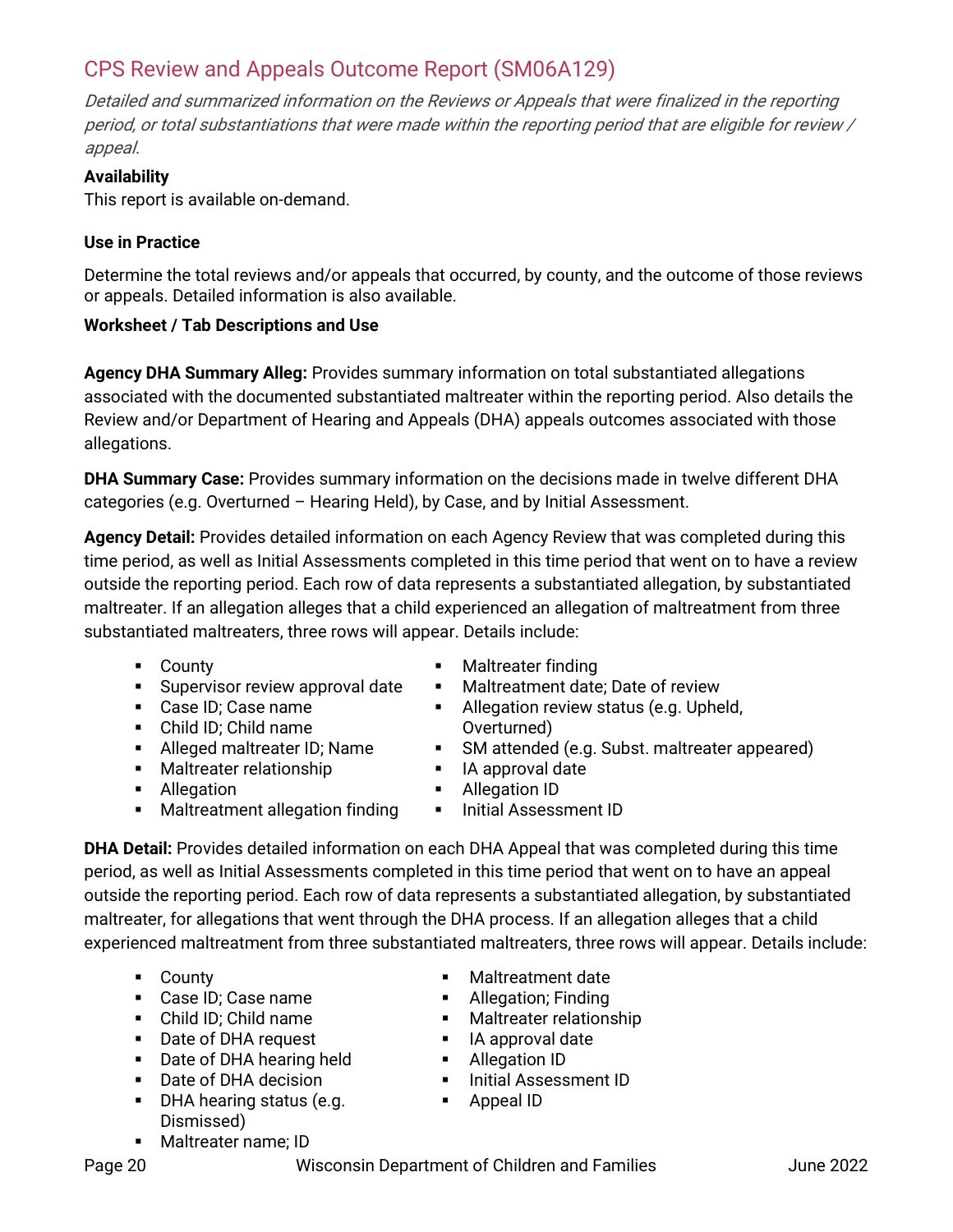### <span id="page-20-0"></span>Re-Referral Report (DWIS\_SFTY\_ACS\_002)

Detailed and summarized information of cases that have a screened in or out CPS Report in the reporting period, and details which cases had previous CPS involvement.

#### **Availability**

This report is available on-demand and through a monthly scheduled report output.

#### **Worksheet / Tab Descriptions and Use**

**County Summary:** Provides the count and percent, by county, of CPS Reports received in the reporting period and how many cases had a re-referral (i.e. subsequent CPS Report). Variables here include:

- **Total CPS reports; Total cases**
- Percent of re-referrals in  $3/6/9/12$  mos.
- Total cases with a re-referral

**Detail by Case:** Provides detailed information on re-referrals received in the reporting period. This spreadsheet provides one row per case with a screened in or out CPS Report and looks back from the anchor report to see prior involvement. Information here is current as of the date of the anchor report. A ribbon denotes which fields provide context on re-referrals and which provide insight on potential re-referral characteristics. Those fields are:

#### **Re-Referral Information**

- Screening decision
- **Screening decision (immediately prior)**
- **I** IA disposition (anchor report)
- **EXECOMMUNITY Response involvement**
- **EXECOMMUNITY Services involvement**
- Ongoing child welfare involvement
- Date of CPS reports
- **Time between CPS reports**
- Count of all re-referrals
- **Total prior CPS reports / Substantiations**
- Prior CPS reports within  $3/6/9/12$  mo.

#### **Potential Re-Referral Flags**

- Count of potential re-referral flags
- Referral in last six months
- **•** Young children (younger than 8 yrs.)
- **Multiple children**
- **Parental maltreater**
- **AODA** issues (alleged victim, reference person, primary caretaker characteristics)
- **Family domestic violence**
- **Single parent**
- **EXECLINICALLY diagnosed disability (alleged)** victim or reference person)

**Allegation Detail:** Provides detailed information on re-referrals received in the reporting period. This spreadsheet provides one row per screened in or out CPS Report, per allegation, per maltreater.

- **-** County
- **CPS report ID; Date; Case**
- **Screening decision (in or out)**
- Response time
- Screen in / out reason
- **Alleged victim Child ID; DOB**
- Allegation; Substantiation decision
- IA disposition
- Reporter relationship to child
- Alleged maltreater ID; Substantiation
- Alleged maltreater relationship; Age
- CPS report address
- $\circ$  *Use*. This worksheet provides the ability to review the details behind the case's current CPS involvement.

#### **Understanding which CPS report is the 'Anchor Report'**

The report identifies an 'anchor report', which is the CPS report considered to be the most-relevant to analyze and base re-referral comparisons on. It is the most-recent screened in CPS report received in the reporting period. If there is no screened in CPS report in the reporting period, then it is the mostrecent screened-out report in the reporting period. The 'Report Information' tab within the report provides a further explanation.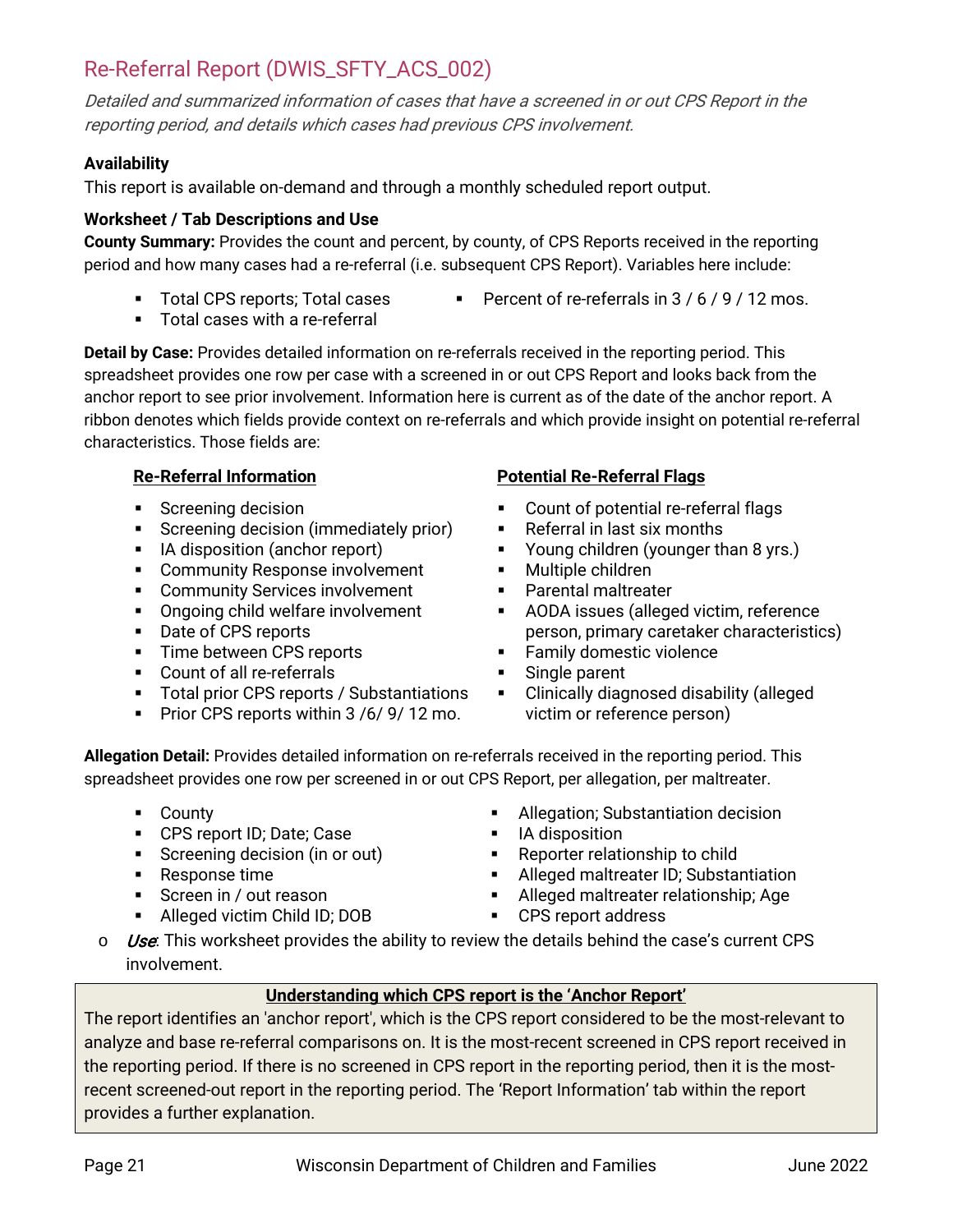### <span id="page-21-0"></span>Targeted Safety Support Funds (TSSF) Reports

There are three TSSF reports. Two reports list children who may be eligible for enrollment. The other focuses on the TSSF population during and after enrollment.

#### **Availability**

<span id="page-21-1"></span>These reports are available on-demand only.

### TSSF Enrollment and Outcomes Report (SM06A132)

Detailed and summarized information on current enrollment, past enrollment, and evaluation information for those enrolled during the reporting period.

#### **Worksheet / Tab Descriptions and Use**

**Summary by County:** Provides, by county, the count of all cases and TSSF enrollees. This tab also indicates if any TSSF enrollees are simultaneously in out-of-home care for the purposes of dis-enrolling them from TSSF. Also included are average days in the program and total days in program.

**Unique Srv Summary by County**: Provides, by county, the **unique count** of safety plan services provided to TSSF enrollees within the reporting period.

**Total Service Summary by County:** Provides, by county, the **total count** of safety plan services provided to TSSF enrollees within the reporting period.

**TSSF Case Detail:** Provides details on any open TSSF assignment within the reporting period, including demographic details on the enrolled child and counts of maltreatment allegations and substantiations, both during and after enrollment in the program.

**TSSF Exit Detail:** Provides details on TSSF enrolled children where the TSSF end date falls within the reporting period. Details include if the child had a maltreatment substantiation or went in to out-ofhome care, after they exited TSSF.

### TSSF County Pre-Enrollment Report (SM06A130)

<span id="page-21-2"></span>Provides a list of children not enrolled in TSSF that meet the enrollment criteria.

#### **Use in Practice**

The county may use this report to determine which children are not enrolled that likely should be. **Worksheet / Tab Descriptions and Use**

**TSSF Qualifying Children:** TSSF-eligible children, dependent on their Protective or Safety Plan Status.

**TSSF Non-Qualifying Children:** Non-TSSF-eligible children, dependent on the Protective or Safety Plan.

### TSSF Pre-Enroll by Case-Child Report (SM06A131)

<span id="page-21-3"></span>Provides a determination of if an individual child, queried by the eWiSACWIS user, meets the TSSF enrollment criteria. A second tab lists all minor children household members. If any child on the case is eligible, then all children on the case are eligible.

#### **Use in Practice**

The county may use this report to determine a specific child's enrollment eligibility.

#### **Worksheet / Tab Descriptions and Use**

**TSSF Queried Child:** Provides information on the queried child's eligibility status.

**All Minor Household Members:** Eligibility info on children in the same household as the queried child.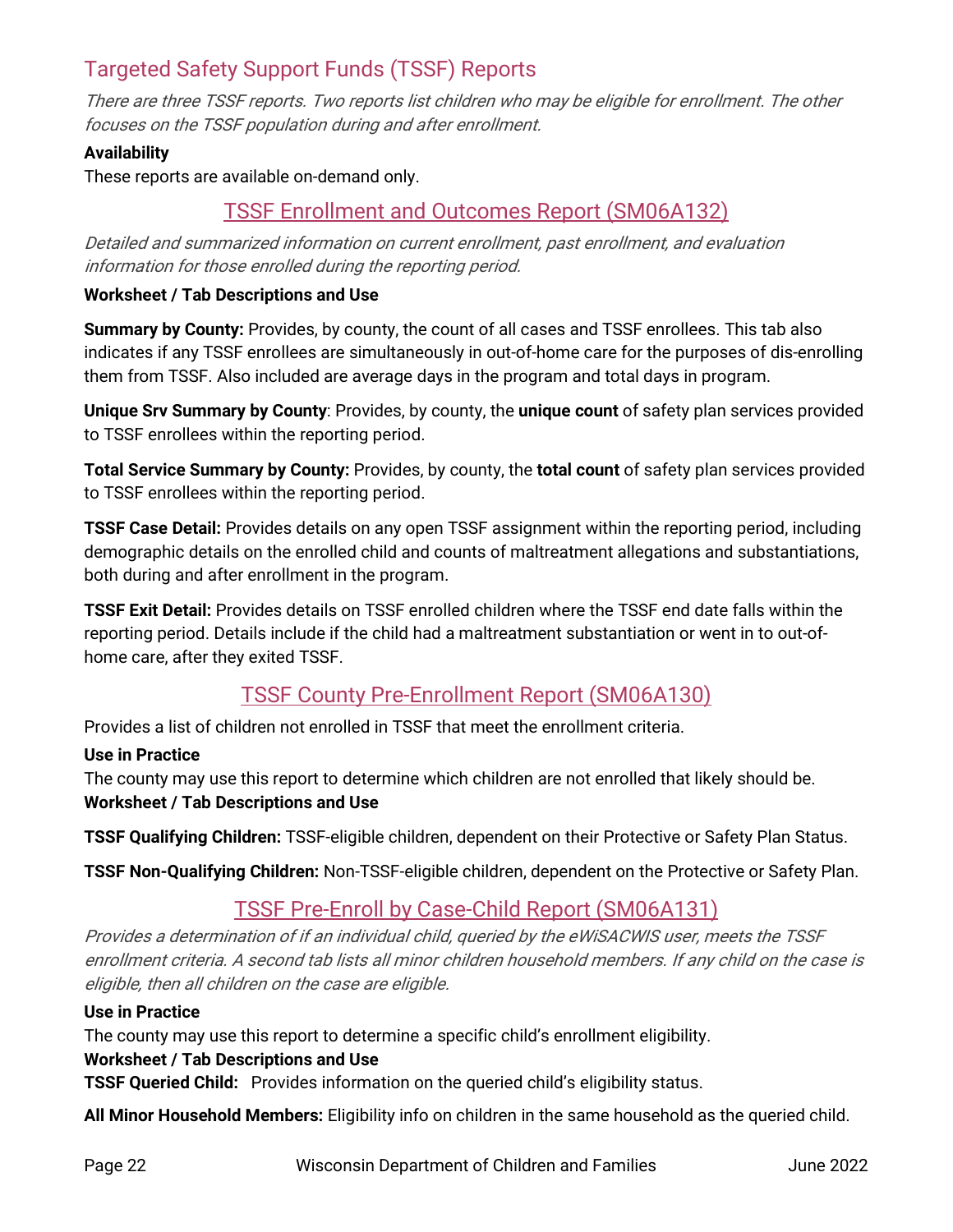### <span id="page-22-0"></span>Present Danger Threat and Protective Plan Report (SM06B100)

Detailed and summarized information on Present Danger Assessments and Protective Plans (PDAPPs) completed in the reporting period, or were created (but still supervisor-pending) in the reporting period.

#### **Use in Practice**

Determine the case's present danger threats and PDAPPs implemented to control for safety to keep the child(ren) in the home.

#### **Availability**

This report is available on-demand and through a monthly scheduled report output.

#### **What is a Present Danger Assessment and Protective Plan, and when is it completed?**

- **Present Danger Assessment (PDA)**: An assessment completed at initial contact with families to determine if there are **Present Danger Threats (PDTs)** active in the home that cause the child to be unsafe. **Present Danger Assessments** are done regardless if PDT(s) are found.
- **Present Danger Assessment and Protective Plan (PDAPP)**: PDAPPS are completed when PDT(s) are found and a plan needs to be put into place to address the active threats.
- The PDAPP page was implemented in eWiSACWIS in **June 2016** and is where caseworkers document PDTs and Protective Plans while keeping the child in-home.

#### **Worksheet / Tab Descriptions and Use**

**PRSNT DNGR Threat Summary:** Provides summary information regarding all Present Danger Threats approved or worker-submitted (but not supervisor-approved) within the reporting period. Information here includes:

- Maltreatment (e.g. unexplained injuries)
- Child (e.g. child unsupervised)
- Parent (e.g. Parent is intoxicated)
- **Family (e.g. Family may flee)**
- **Protective Plan Summary:** Provides summary information of PDAPPs implemented to control for identified PDTs to keep the child in the home. Information here includes:
	- **EXECUTE:** Length of time PDAPP in place
	- **Separation Frequency (e.g. 1-3 days)**
	- **Separation Duration (e.g. 1-3 hours)**
- Formal Providers
- **F** Termination Reasons
- **Tribal Notification**

**Detail:** Provides the case details on the PDAPPs completed in the reporting period, for use in further analysis. The worksheet provides one row of data per unique PDAPP report completed or worker – submitted (but not supervisor-approved) within the reporting period. Details here include:

- **County**
- **Worker and Supervisor**
- Dates sent for approval and dates approved
- Case Name and ID
- **PDAPP Start Date: PDAPP End Date**
- **Plan Status (i.e. Active vs. Inactive)**
- **PDT Identified (i.e. Yes or No)**
- **Present Danger Threats listed (Yes or** No)
- **F** Temporary Physical Custody (TPC)
- Family Refusal
- **Formal Providers**
- **Separation Flag; Frequency; Duration**
- **F** Termination Reason
- Plan approval date; termination approval date
- **ICWA Heritage**
- **Tribe Notified**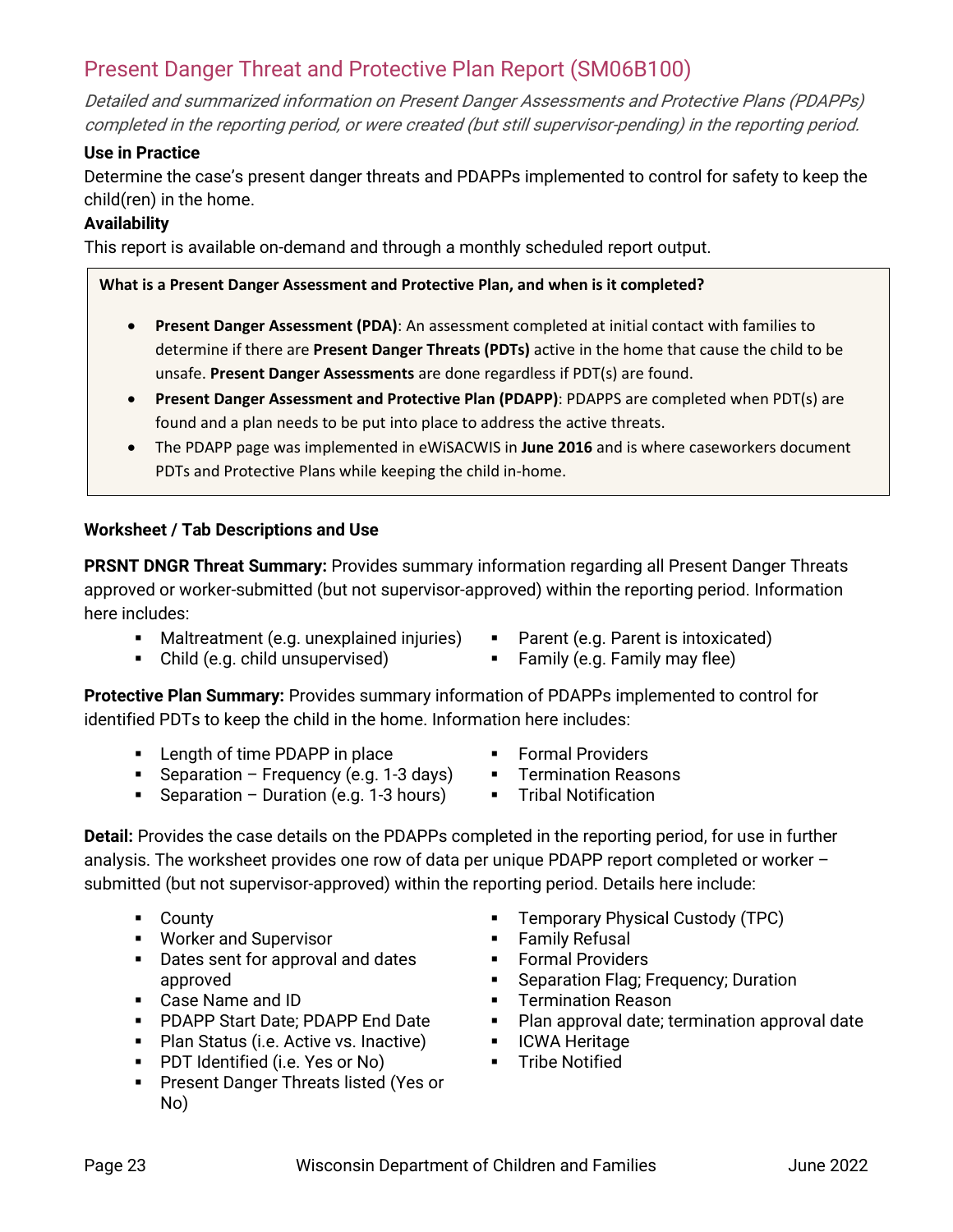### <span id="page-23-0"></span>Recurrence of Maltreatment (DWIS\_SFTY\_ACS\_004)

Detailed and summarized information on all children with a substantiated maltreatment allegation during the reporting period and looks forward one year from the CPS report date to determine if there was subsequent substantiated maltreatment.

o Federal Standard**:** The federal standard is to have 9.1 percent or less children experiencing additional maltreatment substantiations within the following 12 months of their initial maltreatment.

#### **Use in Practice**

This report assists in determining the extent of maltreatment reoccurrence.

#### **Availability**

This report is available on-demand only.

#### **Worksheet / Tab Descriptions and Use**

**County Summary:** Provides, by county, the count of:

- Substantiated allegations documented during the reporting period.
- Children with substantiated maltreatment allegations.
- Substantiated allegations within the following 12 months.
- Children with substantiated maltreatment allegations within the following 12 months.
- Percent of recurrence (Total children with subsequent substantiation / Total substantiated children)

(The federal standard is to have less than 9.1 percent).

**Child Detail:** Provides details on all children with substantiated maltreatment allegations within the reporting period, including any subsequent substantiations. The data is organized as one row per child, per county. Details include:

- **County**
- Site / Region
- Case ID; Case name
- Child ID; Child name; Demographics
- Subsequent substantiations (Yes/No)
- **Total substantiations**
- **Total subsequent substantiations**

**Maltreatment Detail:** Provides details on all substantiated allegations that occurred in the reporting period and displays data on any subsequent allegations. The data is organized as one row per child, per county, per maltreatment type, per maltreater. Details include:

- County; Site / Region
- Case ID; Case name
- Child ID; Child name; Demographics
- **Subsequent substantiations (Yes/No)**
- **Initial maltreatment information (Dates,** Allegation(s), Maltreaters
- Subsequent maltreatment information (Dates, Allegation(s), Maltreaters
- Months between CPS reports
- **Same maltreater (Yes / No)**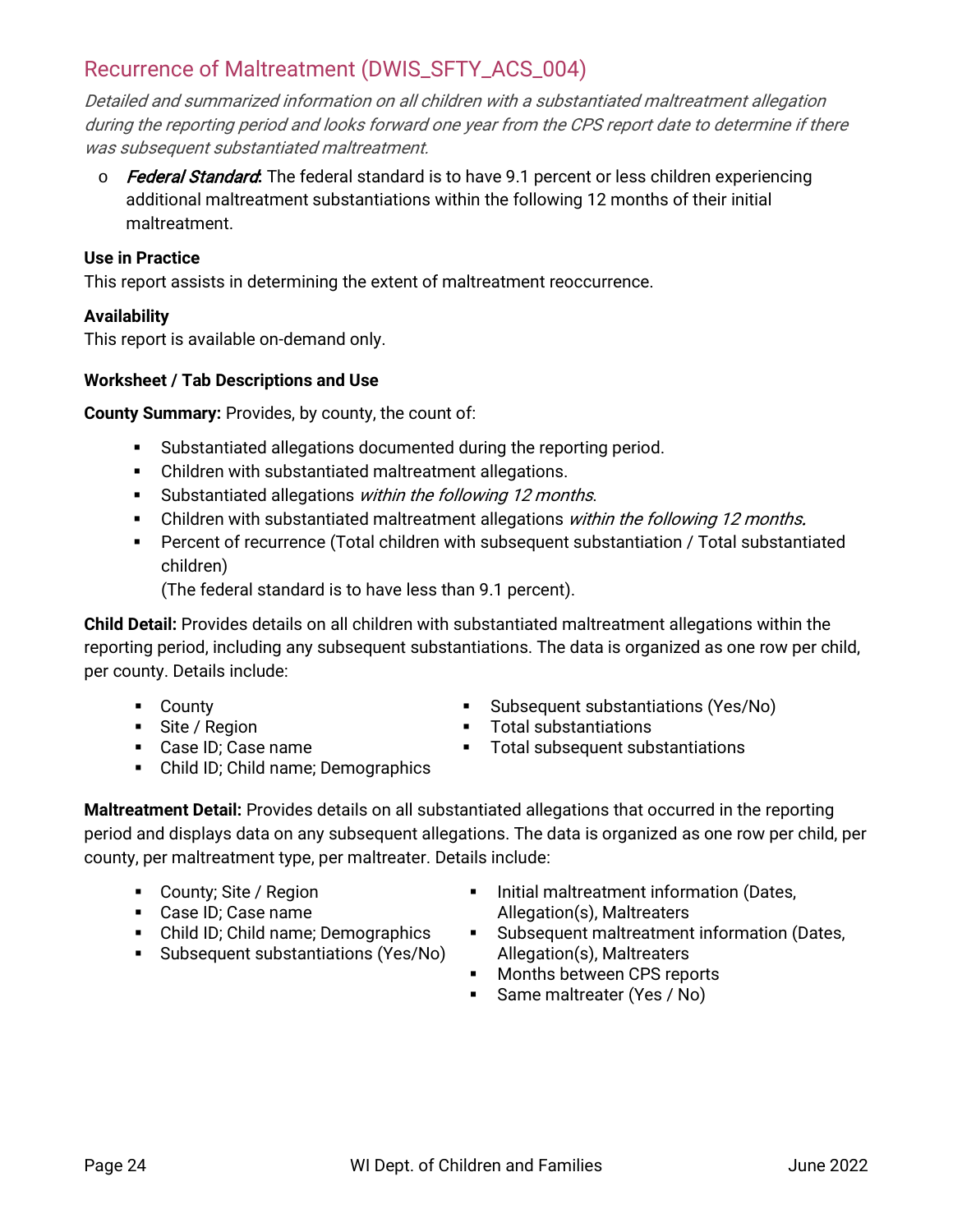### <span id="page-24-0"></span>Placement Activity and Detail (SM10A112)

Detailed and summarized information on all out-of-home care (OHC) placements that occurred within the reporting period. Summary tabs (excluding the Entries / Exit tab) provide the count as of a point in time (the end of the reporting period). Detail tabs provide information regarding OHC placements within the reporting period.

#### **Availability**

This report is available on-demand and through a monthly scheduled report output. Similar information is also found in the Out-of-Home Care Dashboard and Worker Dashboard.

#### **Understanding 'Episode' vs. 'Placement'**

An *episode* is the description of a child's time in OHC, for the entire time between their removal date and discharge date. An episode may have multiple *placements*, which are the unique placement statuses within one episode. The following shows an example of a fictional child with three placements making up one episode.

The **Plcmt\_Moves\_Detail** tab allows the ability to see instances of when a child physically experienced a change in placement.

| Removal Date: 03/12/2017 |                   |                 |                                                | Discharge Date: 05/01/2018 |                                        |                                        |
|--------------------------|-------------------|-----------------|------------------------------------------------|----------------------------|----------------------------------------|----------------------------------------|
| Case ID                  | <b>Begin Date</b> | <b>End Date</b> | <b>End Reason</b>                              | Provider                   | <b>Service Type</b>                    | Placement<br><b>Status</b>             |
| 80113322                 | 03/12/2017        | 03/29/2017      | Conversion<br>$-$ Other                        | Cathy<br>Cake              | Receiving<br>Home 0-4<br>years old     | Receiving<br>Home                      |
| 80113322                 | 03/30/2017        | 04/15/2017      | Conversion<br>$-$ Other                        | Evan<br>Eggert             | <b>Relative Care</b><br>- Unlicensed   | Relative $-$<br>Unlicensed             |
| 80113322                 | 04/16/2017        | 05/01/2018      | Permanent<br><b>Placement</b><br>with Relative | Andrea<br>Anderson         | Kinship Care -<br><b>Court Ordered</b> | Kinship Care -<br><b>Court Ordered</b> |

#### **Worksheet / Tab Descriptions and Use**

**Entries and Exits:** Provides the total count of children:

- **Entering OHC in the reporting period**
- **Exiting OHC in the reporting period**
- In OHC at any point in the reporting period
- In OHC at the end of the reporting period

**Demographics Summary:** Provides the demographics of the children in OHC at the end of the reporting period.

**Placement Setting Summary:** Provides the count of placements by placement type (ex: Foster Home) at the end of the reporting period.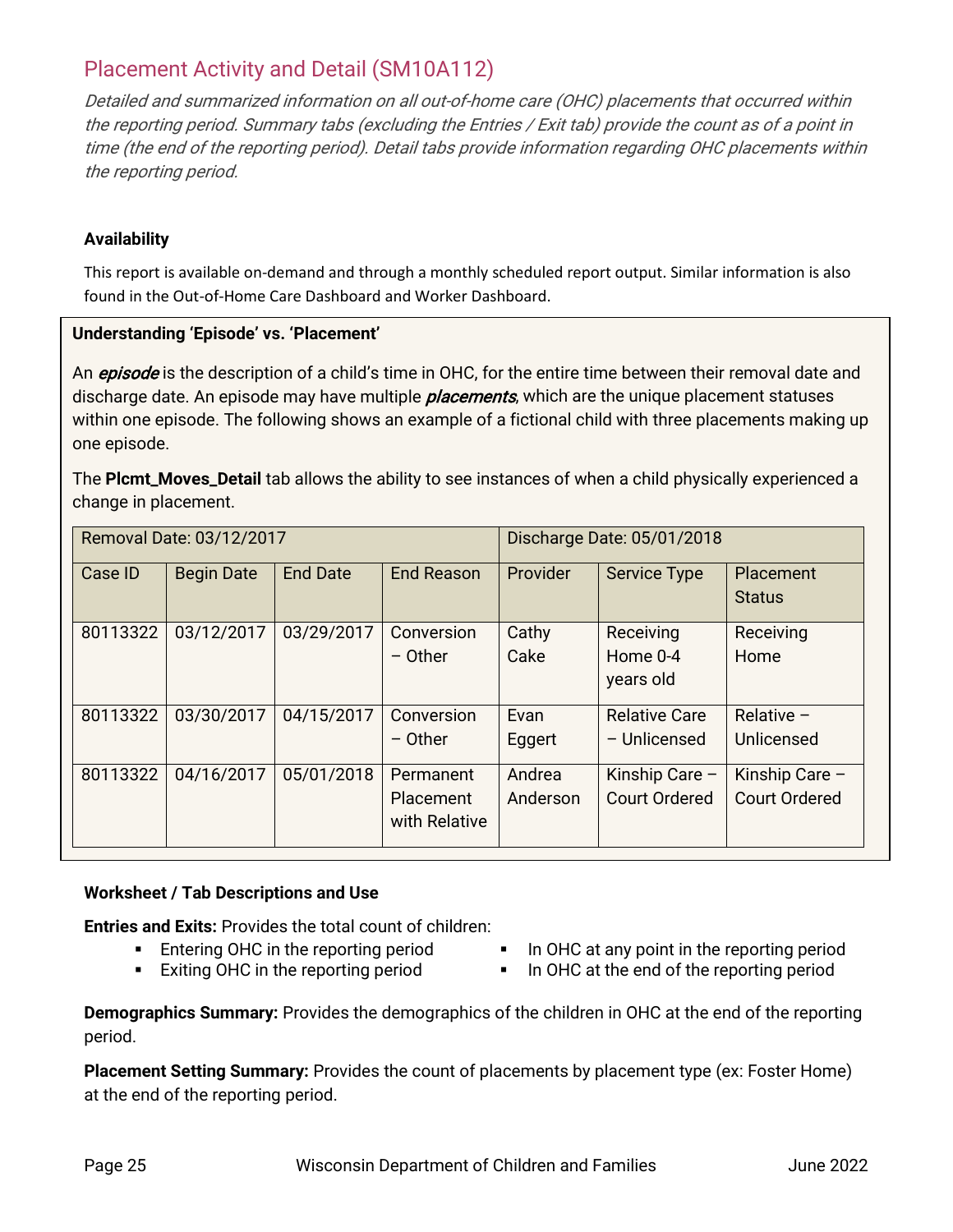**Relative Placements Summary:** Provides the total count and percentage of children in Relative Placement at the end of the reporting period. Relative Placement is defined as: kinship care, licensed relative foster homes, unlicensed relative homes.

**Level of Need Summary:** Provides the total count of children by level of need (LON) at the end of the reporting period. If a child does not have a Child and Adolescent Needs and Strengths (CANS) completed, the child is counted in the 'NONE' column.

**Level of Care Summary:** Provides the total count of children by the level of care (LOC) of their placement provider at the end of the reporting period. If a provider does not have a LOC, the child is documented in the 'NONE' column.

**Removals Summary:** Summarizes the children who entered OHC throughout the report period by their specified removal reasons. Because multiple removal reasons may be chosen for a single removal instance, the sums on this report tab will not equal the total unique count of children.

**Discharges Summary:** Summarizes children who exited OHC throughout the report period by their discharge reason (e.g. Guardianship, Reunification). As a child may exit OHC multiple times in a reporting period, this is the count of each OHC episode discharge per child, and not a count of unique children.

**Complete Summary:** Provides all of the information contained in the summary tabs above into a single dataset.

**Entries Detail:** Provides details on all children who entered OHC during the report period, including:

- County; Site / Region
- **Placement information**
- **Supervisor / Worker** Child Name; ID; Demographics
- **Length of placements Length of episode**
- 

Case Name; ID

**Permanency goals** 

**Exits Detail:** Provides details on all children who exited OHC during the report period, same details as above.

**Detail:** Provides details on all children who were in OHC throughout the report period, same details as above. The field OHC\_AT\_EOP indicates whether this child and placement is included in the summary tabs. EOP refers to the end of the reporting period as this is a point-in-time look at total placements.

**Plcmt Moves Detail:** Provides details on each physical placement of the child's current episode within the reporting period. This tab includes the same details above, as well as the discharge date and reason.

- **USE**: Occasionally, a child's OHC placement type changes but the child's physical location remains the same. This data is to be used (instead of the 'Detail' tab) when you are interested in reviewing the child's placements by where they are physically placed.

**Removals Detail:** Provides details on all children who entered OHC throughout the report period and lists each specified removal reason. This tab includes the same details above, as well as the removal manner.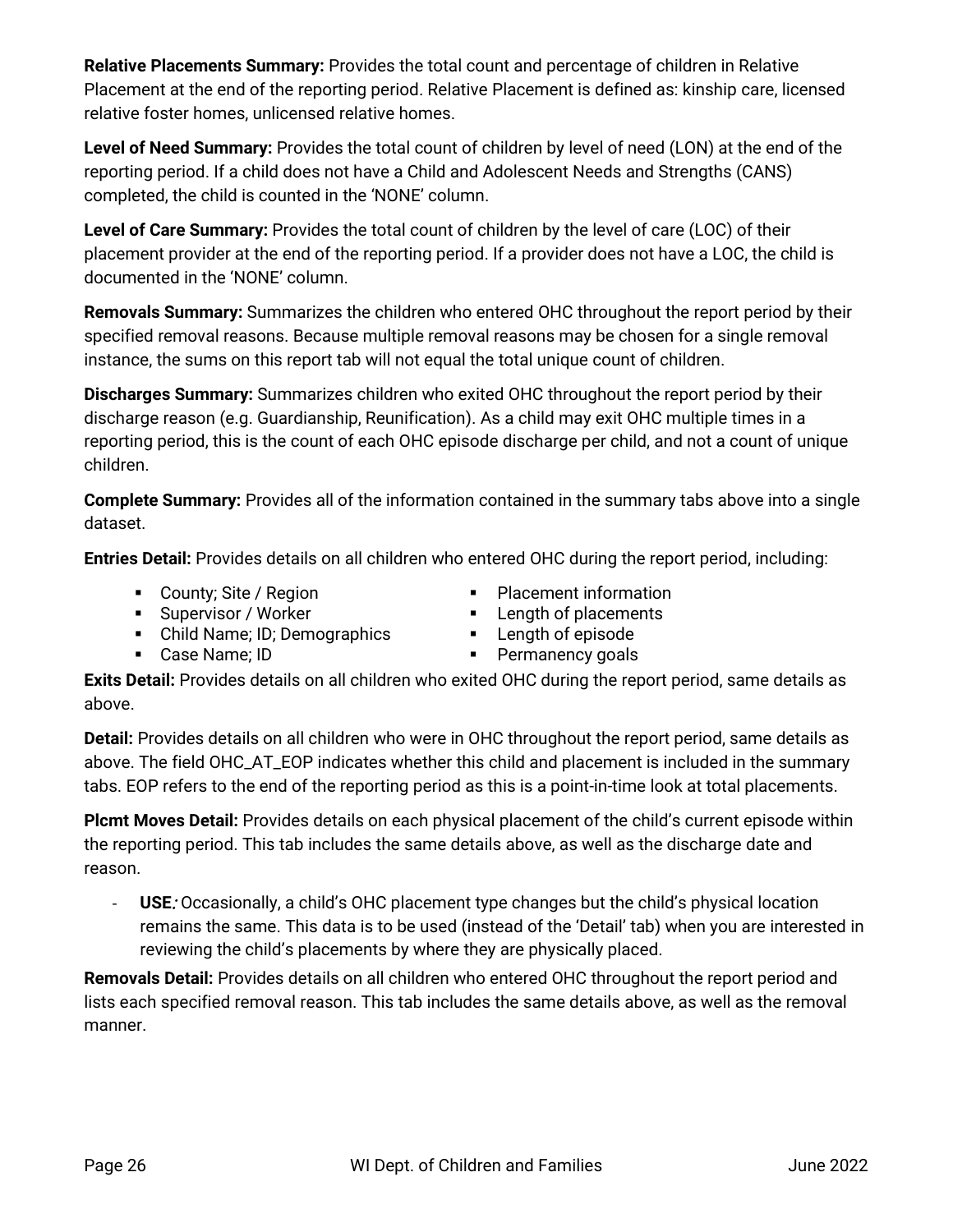### <span id="page-26-0"></span>Re-Entry into Out of Home Care (DWIS\_PERM\_OHC\_003)

Detailed and summarized information on children that re-enter Out-of-Home Care (OHC) after their discharge to permanency. This is defined as:

- All children entering OHC in a one-year period.
- Of these children, the report looks forward one year from each date of OHC entry to observe if the child exited OHC to permanency within 12 months. Permanency is defined as Reunification, Guardianship, or Living with Relatives. (Denominator)
- Of these children, the report looks forward one year from the date of permanency to observe which children re-entered OHC. (Numerator)

#### **Federal Benchmark**

The federal standard for this measure is that out of all children who achieved legal permanence, **8.3 percent or less re-enter OHC within 12 months**. This is the federal CFSR 3 measure, calculated by:

**Numerator:** Children who re-enter OHC within 12 months of their discharge ÷ **Denominator:** Children who entered OHC in a 12 month period, who discharged within 12 months of their individual entry.

#### **Availability**

This report is available on-demand only. When running the report, enter the **first date of the three-year period**. For example, for Calendar Year 2018 data enter "01/01/2016" within the eWiSACWIS parameters.

#### **Worksheet / Tab Descriptions and Use**

**Reentry Summary:** Provides the rate of re-entry for all children that enter OHC, discharge to permanency (Reunification, Guardianship, or Living with Relatives), and re-enter OHC at the county level.

**Site Summary:** Provides the rate of re-entry for all children that enter OHC, discharge to permanency (Reunification, Guardianship, or Living with Relatives), and re-enter OHC at the site region level.

**Reentry Detail:** Provides the following details on workers, children, placement information, and reentry:

- Placement county; Site / Region
- **Supervisor name; ID**
- Worker name; ID
- Case name; ID; Case type
- Child name; ID; Demographics
- Removal date
- Placement ID; Placement begin / end date
- End reason (e.g. Reunification)
- **Discharge date; Reason (e.g. Reunification)**
- **Service type (e.g. Trial Reunification)**
- Placement setting; Type
- **Placement provider; ID**
- **Reentry indicator (Yes / No)**
- Month reentry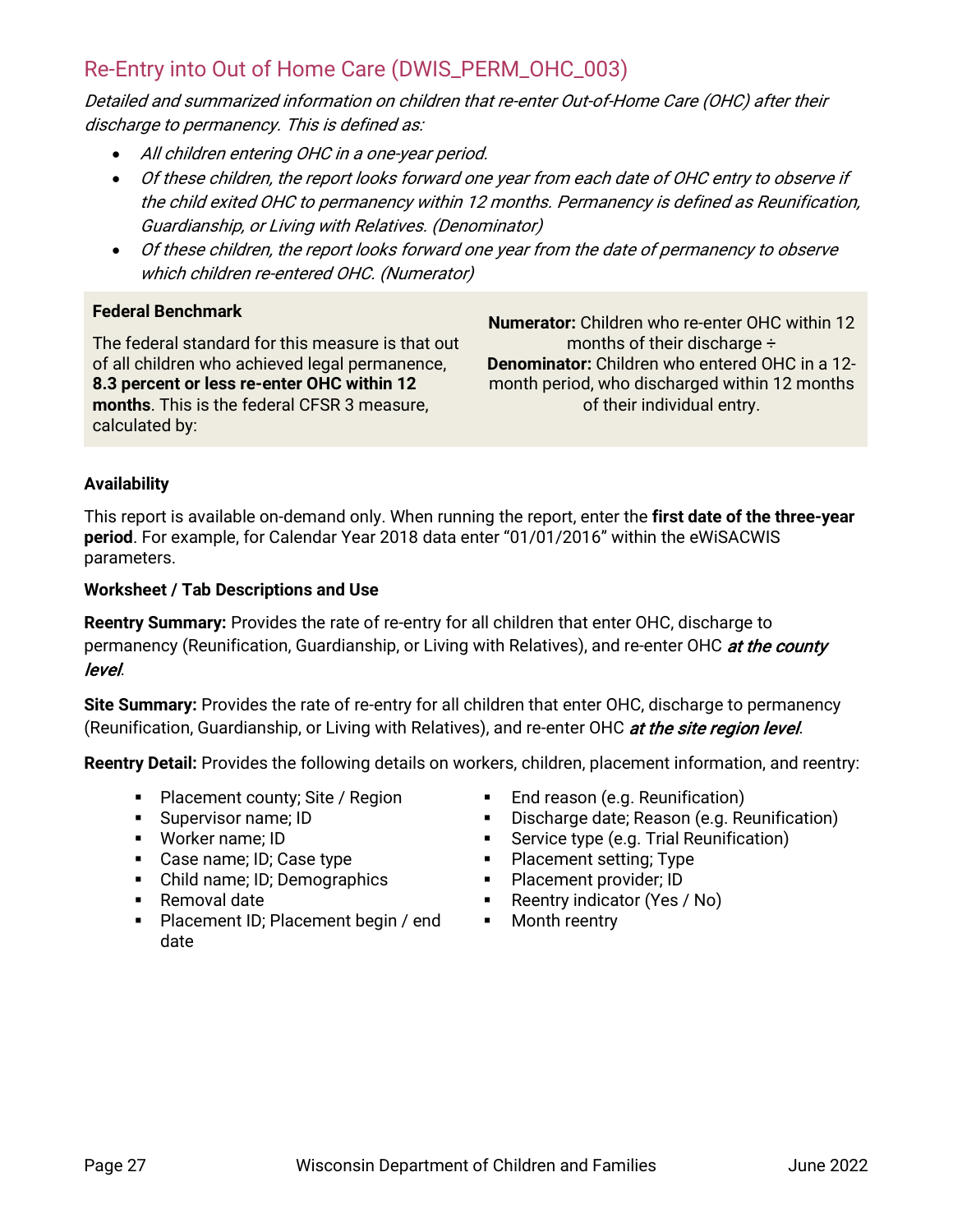### <span id="page-27-0"></span>CANS Timeliness (SM08D100)

Detailed and summarized information on the Child and Adolescent Needs and Strengths (CANS) ticklers that are coming due in the near future and CANS that were completed within the reporting period. The 'near future' is defined as due before the reporting end date plus 45 days.

#### **Use in Practice**

Identify CANS that need to be done, and understand performance related to the timeliness with which CANS are being completed.

#### **Availability**

This report is available on-demand and through a monthly scheduled report output.

#### **Worksheet / Tab Descriptions and Use**

**County Comparison:** Provides, by county, the number of:

- CANS due in the next 45 days (from the last day of reporting period);
- **CANS** that are overdue:
- CANS that were completed; Of those completed, the tab notes if they were completed timely or untimely within the first 30 days; for children in OHC longer than 30 days, the tab lists if the CANS was revaluated timely or untimely within six months.
- $\circ$  *Use*: Determine CANS performance and volume of workload, by county.

**Worker Summary:** Provides, by worker, information on all children in OHC during the reporting period, and details the number of:

- CANS due in the next 45 days (from the last day of reporting period);
- CANS completion performance (by initial 30 days and six month re-evaluation)
- **Average days for the worker's supervisor to approve the CANS upon submission.**

Only workers with at least one completed CANS during the reporting period have data appear here.

 $\circ$  Use: Determine CANS performance and volume of workload, by worker.

**CANS Due Next 45 Days**: Provides the list of CANS that are overdue or are due within 45 days of the end of the reporting period. Details here include:

- County; Site / Region
- Worker and supervisor name and ID
- Case and child name and ID
- Child demographics
- CANS due date; Previous CANS effective date
- CANS type (30 days; six month)
- **Placement type (e.g. Foster Home); Setting**
- CANS status (e.g. 30 days CANS overdue)

 $\circ$  Use: Determine which children have an overdue or upcoming CANS in need of completion. **Child Detail:** Provides placement and demographic information on children in OHC during the reporting period. The CANS information here is for the child's most-recent CANS in or before the reporting period, including:

- County; Site / Region
- **Worker & supervisor; Primary / secondary** worker
- Case and child name and ID
- Child demographics
- Child Level of Need / Provider Level of Care
- Mental health outcomes
- CANS Due Date; Previous CANS Effective Date
- CANS Type (30 days; Six Month)
- Placement Type (e.g. Foster Home); Setting
- CANS Status (e.g. 30 days CANS overdue)
- **Next CANS due date; Type**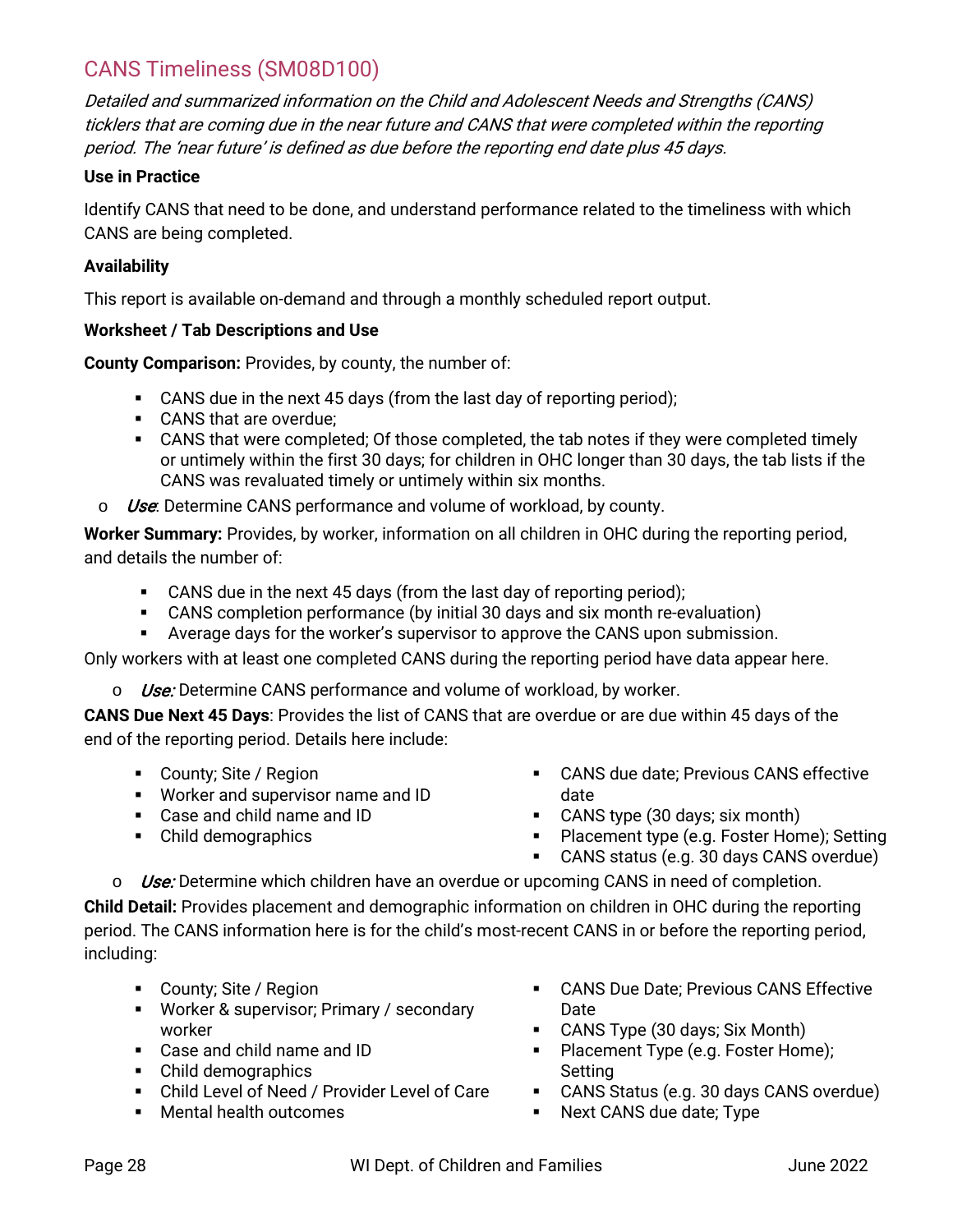### <span id="page-28-0"></span>Kinship Placement Report (SM10A125)

Detailed and summarized information on the number of county-funded and TANF payments for children that are in a kinship care placement or receiving kinship type services. The placements included here are Kinship voluntary placement, Kinship court ordered placement, and waitlisted voluntary kinship care.

#### **Availability**

This report is available on-demand and through a monthly scheduled report output.

#### **Worksheet / Tab Descriptions and Use**

**Kinship Care Summary:** Provides summary information on the total count of kinship placements made during the reporting period, by whether they were voluntary or court ordered placement settings. Also included here are the total number of:

- **Unique children placed in a kinship placement.**
- **TANF and county funded payments for these placements.**
- **Indication on whether these children were waitlisted or had their SSN Documented.**

**Kinship Care Detail:** Provides information on each child placed in the kinship care placement during the reporting period including:

- Child demographics; Legal status
- Type of payment made for the placement (e.g. TANF) **Number of payments made per placement**
- **Placement setting; Start and End** Date

**Kinship Care Missing Info:** Replicates the Kinship Care Detail tab, but only includes children with missing SSN and/or Last Grade information.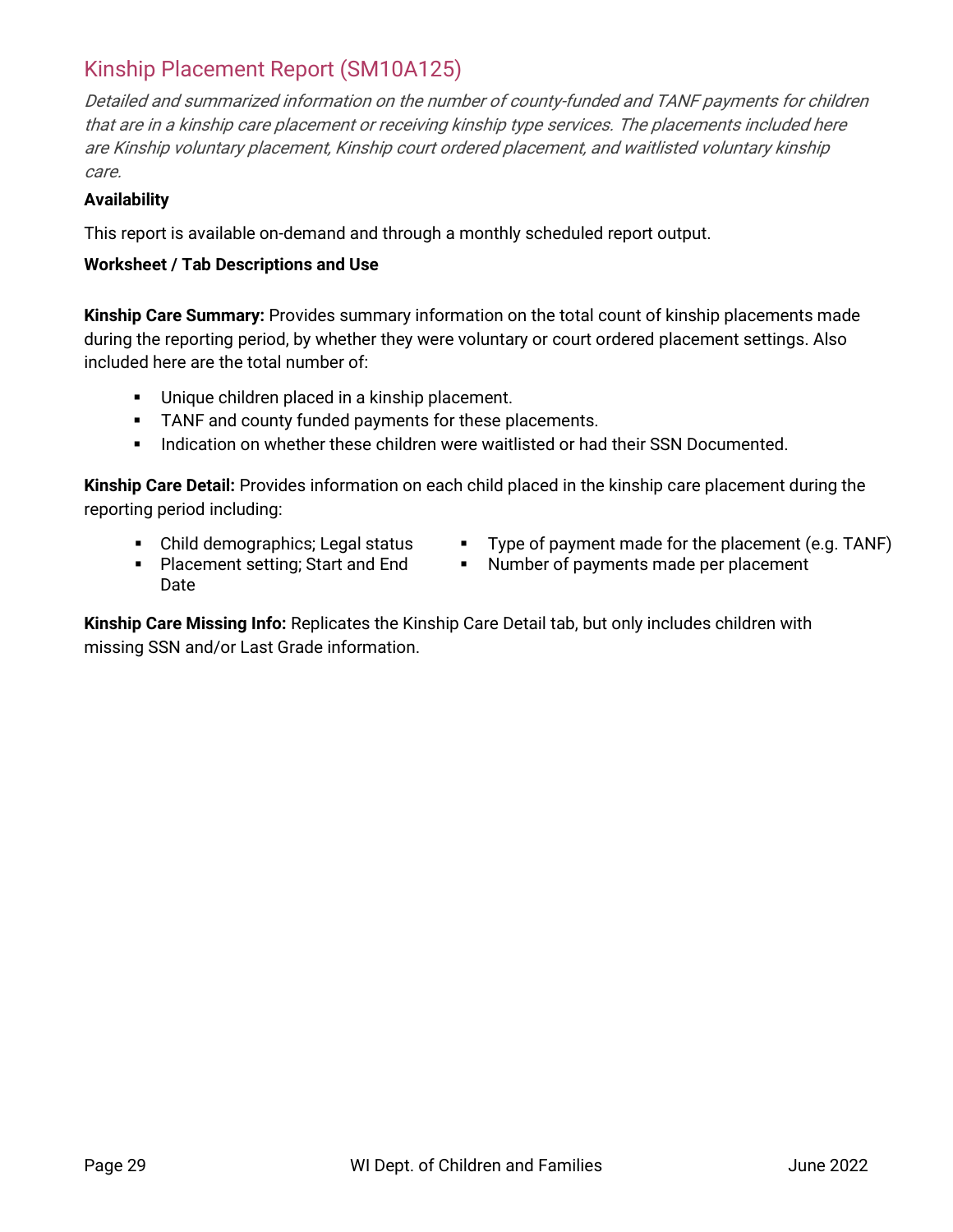### <span id="page-29-0"></span>Confirming Safe Environments (SM06A128)

Detailed and summarized information of the assessment of a child's out-of-home care (OHC) placement when in an unlicensed home, foster home, group home or residential care center is safe for the child. Assessing and confirming (or reconfirming) a safe environment (CSE and RCSE) occurs every time a new placement is considered, and must be documented and supervisor-approved within 14 calendar days of the placement. The report details timeliness, Placement Danger Threats & Risk Management, placement information and demographics.

#### **Availability**

This report is available on-demand and through a monthly scheduled report output.

#### **Worksheet / Tab Descriptions and Use in Practice**

**CSE County Summary:** Provides the count of children placed in OHC, by county, and the timeliness of the CSE and RCSE, and the total number completed. Placement Danger Threats and Risks are also summarized.

**CSE Child Summary:** Details on each child's most-recent CSE or RCSE information in the reporting period, for placements that require a CSE or RCSE. Placement information and child demographics are also provided.

**Licensed Foster Home | Unlicensed Placement | Group Home RCC:** These three tabs provide Provides information on each CSE and RCSE required for their specific population, including:

- **Worker and Supervisor**
- **CSE and RCSE completion timeliness**
- Child and Case ID, Name • Child demographics
- **Placement setting; Start and End Dates**
- **Placement Danger Threats and Risk Management**

**Placement Danger Threat:** Provides information on the most recent CSE or RCSE for the child's placement within the reporting period, and details any Placement Danger Threats identified in the CSE or RCSE.

**Risk Management:** Provides information on the most recent completed CSE or RCSE for the child's placement within the reporting period, and details any identified risk assessment and management plans identified.

**OHC Detail:** Provides detail information regarding all children who were in OHC throughout the report period, regardless of whether a CSE or RCSE is required. If documented, the most-recent completed and approved CSE or RCSE documents the following details:

- **Worker and Supervisor**
- Child and Case ID, Name
- Child demographics
- **CSE and RCSE completion** timeliness
- Placement setting; Start and End Dates
- **Episode length**
- **Placement Danger Threats and Risk Management**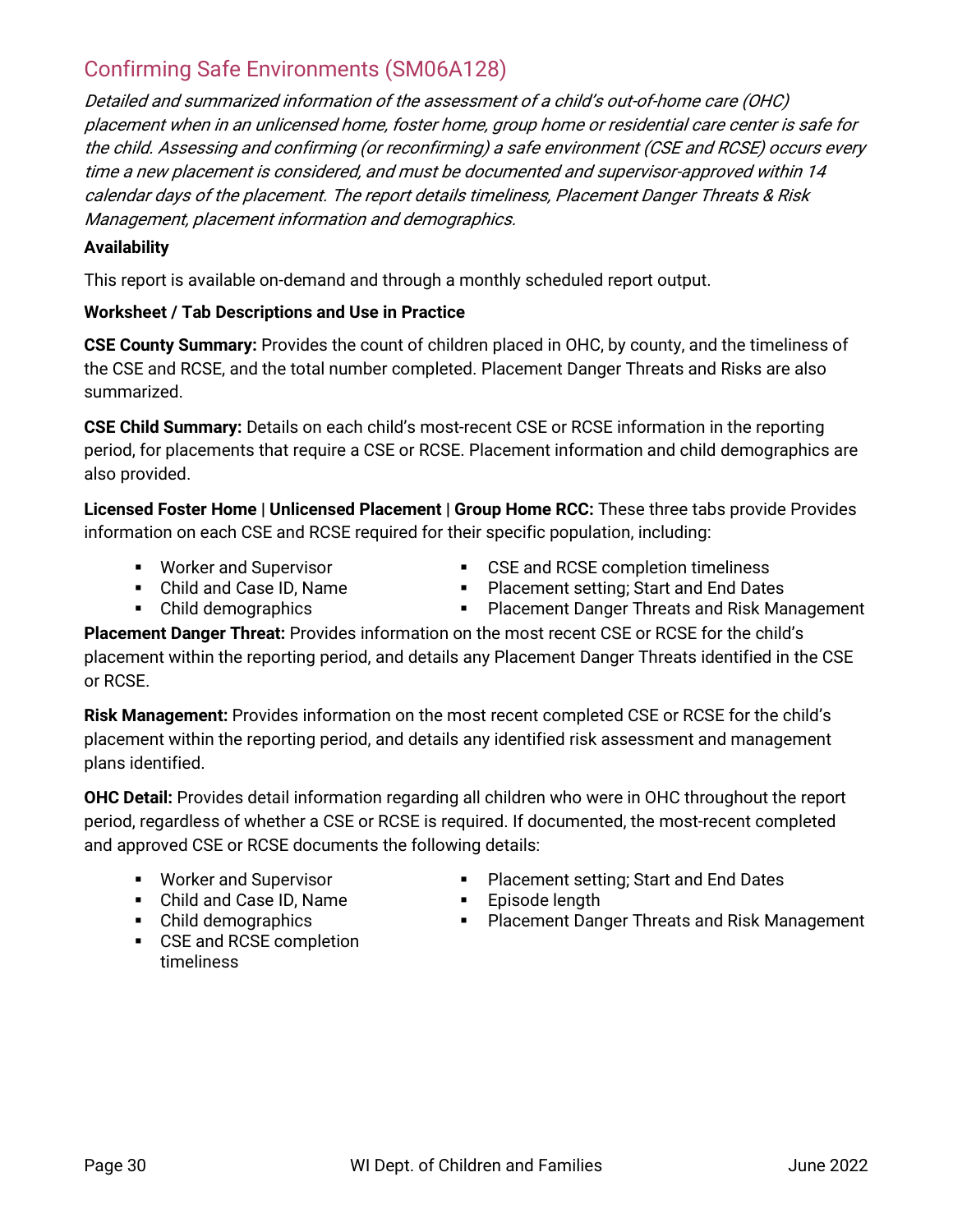### <span id="page-30-0"></span>Caseworker Contacts Monitoring (CM06X102) & Caseworker Contacts (CM06X100)

Detailed and summarized information on children in out-of-home care for the entire month who have had an inperson caseworker visit, and if those visits occurred in the home.

\* Excludes children who are AWOL / runaway, subsidized guardianship, or in placement in a hospital, kinship care – voluntary, adult corrections, youth correctional facility, reception center – detention, or detention.

#### **Availability**

This report is available on-demand and through a monthly scheduled report output. Similar information is also found in the Caseworker Contacts Dashboard.

### Caseworker Contacts Monitoring (CM06x102)

#### **Use in Practice**

Determine which caseworker contacts have occurred and which are outstanding.

#### **Worksheet / Tab Descriptions and Use in Practice**

**Visits Required:** Provides the list of all children who **have not** had a documented face-to-face contact for the month the report is run. The supervisor, caseworker, and out-of-home care provider are also provided. **Successful Contacts:** Provides the list of all children who **have** had a documented face-to-face contact for the month the report is run. The supervisor, caseworker, and out-of-home care provider are also provided. **Summary**: Provides the count and percent, by month, of children in OHC and if they have been contacted face-to-face and if that contact occurred in their out-of-home care placement (OHP). A statewide comparison is also available.

#### Caseworker Contacts (CM06x100)

#### **Use in Practice**

Provides the count and percent of timely contacts and in-home contacts, to view overall performance. The report provides data by Federal Fiscal Year (beginning October 1st) and runs up to two months prior to today's date to allow contacts to be entered. This report provides the ability to research performance on this federal measure.

#### **Worksheet / Tab Descriptions and Use in Practice**

**Federal YTD (statewide view only)**: The counts and percentages of children in out-of-home care for the entire month, by county, and by whether they had a successful in-person contact, and in-person contact in their OHC placement. The measurement of contact in-home is seen below the overall contact rows.

**Summary**: The counts and percentages of children in out-of-home care for the entire month, including:

- County & County Site / Office
- Children with an in-person contact
- Children contacted in their OHC placement
- Total children in OHC (entire month)
- **Detail:** Provides one row of data per child per month where the child was in OHC the entire month and a face-to-face contact was **not** documented.

**Detail2:** Provides the same information as above, but for face-to-face contacts that *were* documented.

**County Trends**: Provides the count and percent, by month, of children who have **NOT** been contacted in that month. A statewide comparison is also available.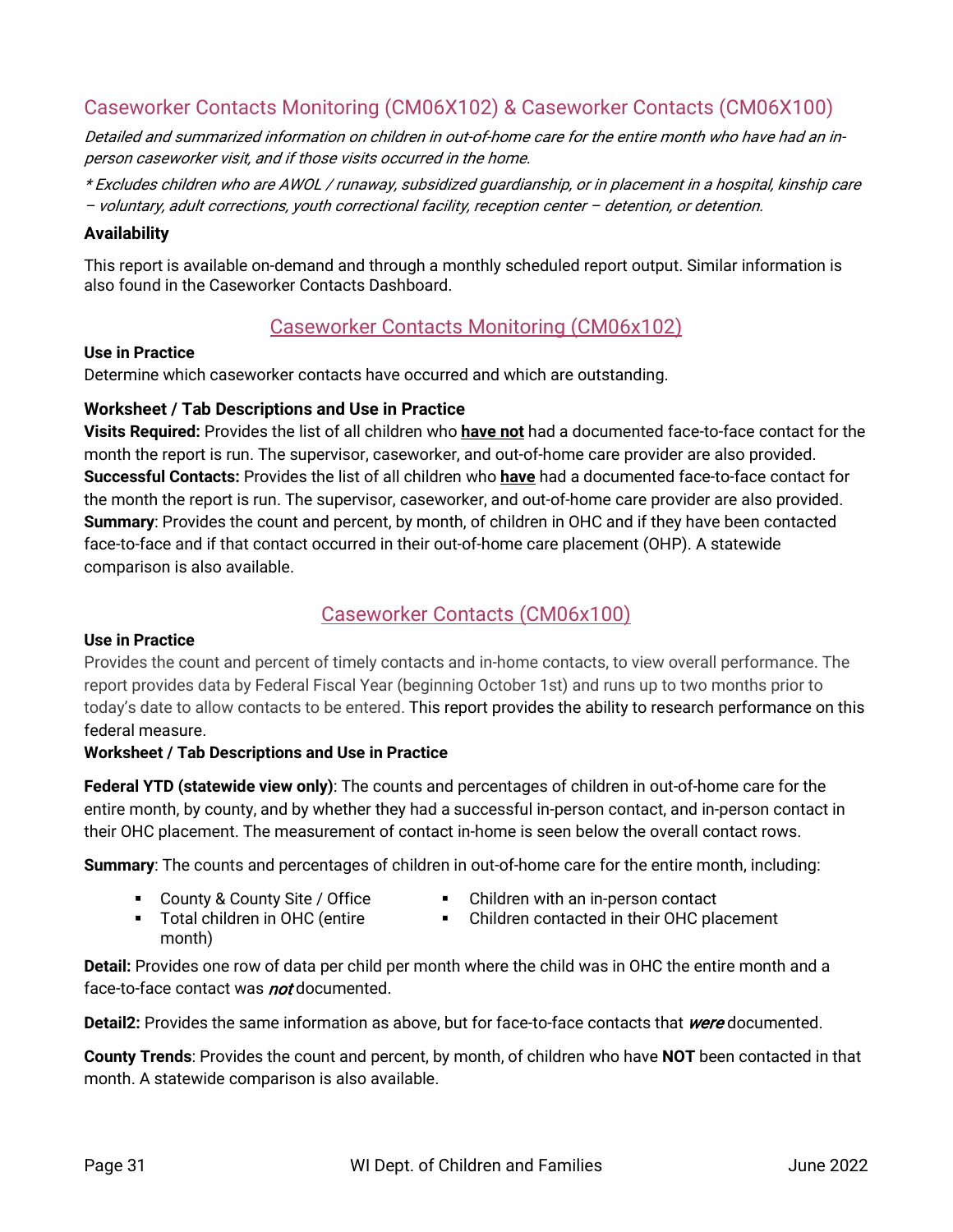## <span id="page-31-0"></span>Permanency Plan Detail (SM08x136)

Detailed and summarized information on children in OHC during the reporting period who have a current permanency plan (perm plan) completed by the worker before the end of the reporting period. The report describes these children's perm plans, concurrent plans, and/or hearings and reviews. Here, the 'hearing' is the judicial review that occurs in court, and the 'review' is the process taken by the administrative panel.

#### **Availability**

This report is available on-demand and through a monthly scheduled report output. Similar information is also found in the Out-of-Home Care Dashboard.

### **Worksheet / Tab Descriptions and Use in Practice**

**Summary:** Provides summarized information on children in OHC in the reporting period, by:

- Total unique children in OHC
- **Total unique children with a perm** plan
- **EXECOUNTED EXECOCY COUNT:** Count and percent of timely hearings and reviews
- Count and percent of concurrent plan determinations
- Count and percent of relative placements; Notifications
- **Total unique hearings or reviews**

**Hearing Review:** Provides details on the dates of the most recent reviews and/or hearings and their timeliness. One row is available per child, per date of the review or hearing, per review or hearing. Details include:

- Case Name and ID
- Child Name and ID
- Removal Date
- **Date of Review or Hearing**
- **Review or Hearing description**
- **Previous six months Permanency Plan Review (PPR) Most-recent review date in the reporting period.**
- **Previous / Annual Hearing Date**
- Review Hearing Timeliness indicator. Timeliness is less than 180 days between previous and next review.

**Concurrent Plan Items:** Provides a summary of indicators that demonstrate a need for concurrent planning (e.g. 'Parent Drug Culture' counts if a parent's only visible support is a drug culture with no sign. effort to change.)

**ASFA (Adoption & Safe Families Act):** Provides child info regarding the ASFA grouping, date, TPR, Exceptions.

**Wellbeing**: Provides child info regarding the Wellbeing information on the Perm Plan, such as chronic medical issues, medication information including psychotropic flags, and education information.

**Services:** Provides child info regarding the Services indicated being received in the Perm Plan, as well as the number of CANS indicators associated with that Service.

**Detail:** Provides details on children in OHC during the reporting period who have a current perm plan documented before the end of the reporting period, including:

- **County; Site/Region**
- **Worker & Supervisor Name and ID**
- Case Name and ID
- Child Name and ID; Demographics
- **Removal Date; Date case opened**
- **Perm Plan Date; Appr. Date; Status**
- **Perm Plan Goal; Concurrent Goal;** Proposed Goal; Proposed Con. Goal
- Court Numbers; Legal Status
- **Previous & Recent Annual Hearing Date**
- **Previous & Recent Permanency Plan Review (PPR)**
- **Next Hearing Review Due**
- Court Order info
- **Review or Hearing; Timely indicator**
- Concurrent Plan indicators (e.g. 'Parent Drug Culture')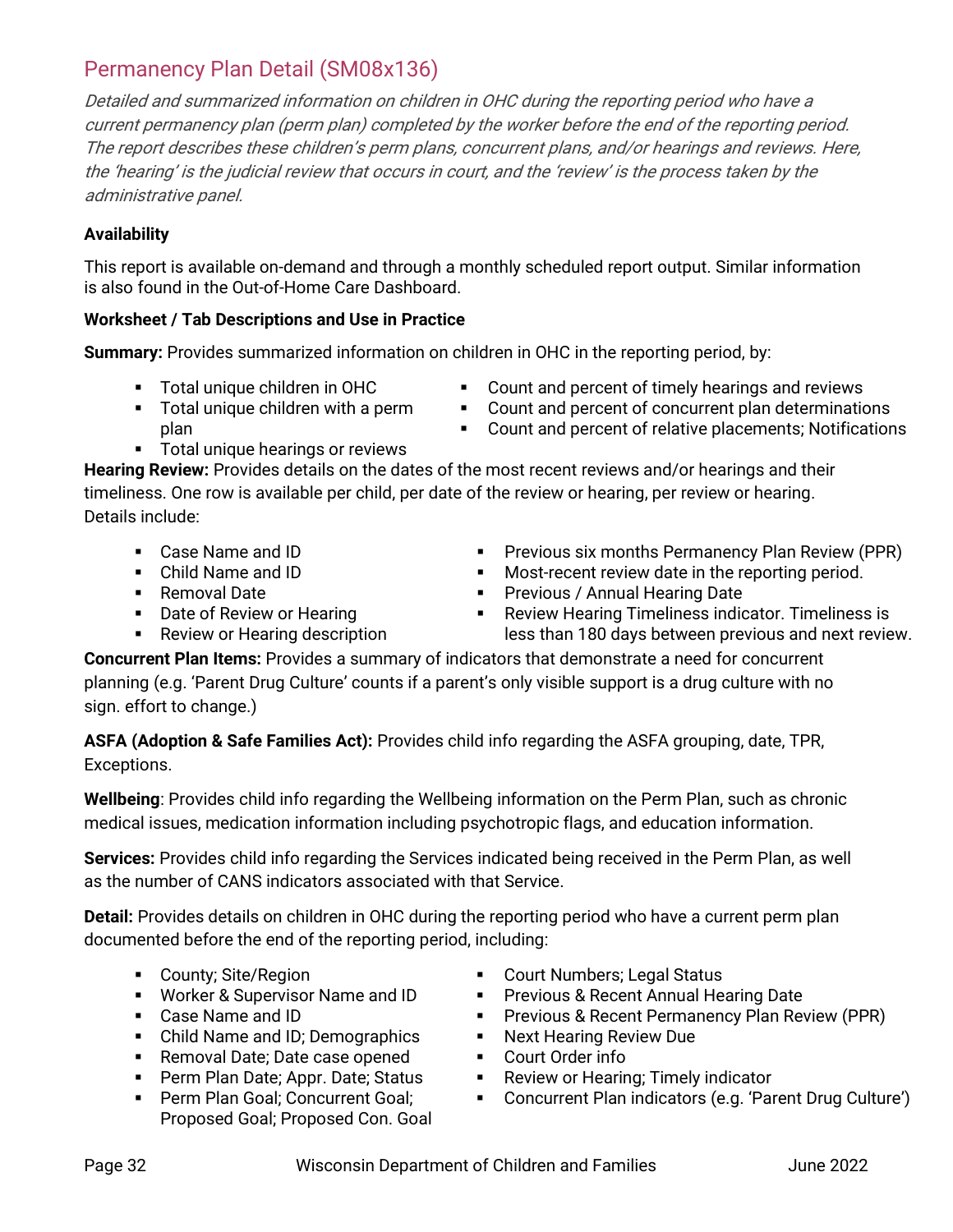### <span id="page-32-0"></span>Permanency in OHC Report – CFSR3 (SM10A120)

Detailed and summarized information on children in out-of-home care (OHC) during different timeperiods and the rates at which they exit OHC by the reporting period end. Summaries of each child's episode length, age at discharge, and county outcomes.

#### **Availability**

This report is available on-demand only.

#### **Permanency Performance Measures – Federal CFSR 3 Metrics**

The three federal permanency measures are:

1. Permanency in 12 months for children entering OHC (Permanency <12 months)

*Fed Standard: At least 40.5% of children achieve legal permanence within 12 months.*

**Numerator**: (Of children in the denominator) All who discharged from OHC within 12 months of removal date

**Denominator:** All child removals to OHC in the 12-month reporting period

2. Permanency in 12 months for children in care 12-23 months (Permanency 12-23 months)

*Fed Standard: At least 43.6% of children in OHC for 12-23 months achieve legal permanence within 12 months.*

**Numerator:** (Of children in the denominator) All who discharged from OHC within the 12 months of Report Start & End

**Denominator:** All child removals to OHC in the one-year period immediately before the Report Start Date

3. Permanency in 12 months for children in care 24+ months (Permanency 24+ months)

*Fed Standard: At least 30.3% of children in OHC for 24(+) months achieve legal permanence within 12 months.*

**Numerator**: (Of children in the denominator) All who discharged from OHC within the 12 months of Report Start & End

**Denominator:** All child removals to OHC that occurred before 12 months of the Report Start Date

#### **Worksheet / Tab Descriptions and Use**

**Permanency OHC Summary**: Provides the rates of permanency for the three groups of children in OHC described above. Permanency includes discharges with the reasons of: Reunification, Guardianship, Adoption, and Living with Relatives.

**Permanency OHC Detail**: Provides the details behind children in OHC at any point throughout the report period, including:

- **County**; Site/Region
- **Worker & Supervisor Name and ID**
- Case Name and ID
- Child Name and ID; Demographics
- **Removal Date; Placement Begin & End** Date
- **Placement Fnd Reason**
- **Discharge Date; Discharge Reason**
- **Permanency Indicator**
- Cohort Group (12 mo; 12-23 mo; 24 mo)
- **Episode Length in Months**
- Service Type
- Placement Setting; Type
- **Placement Provider ID: Name**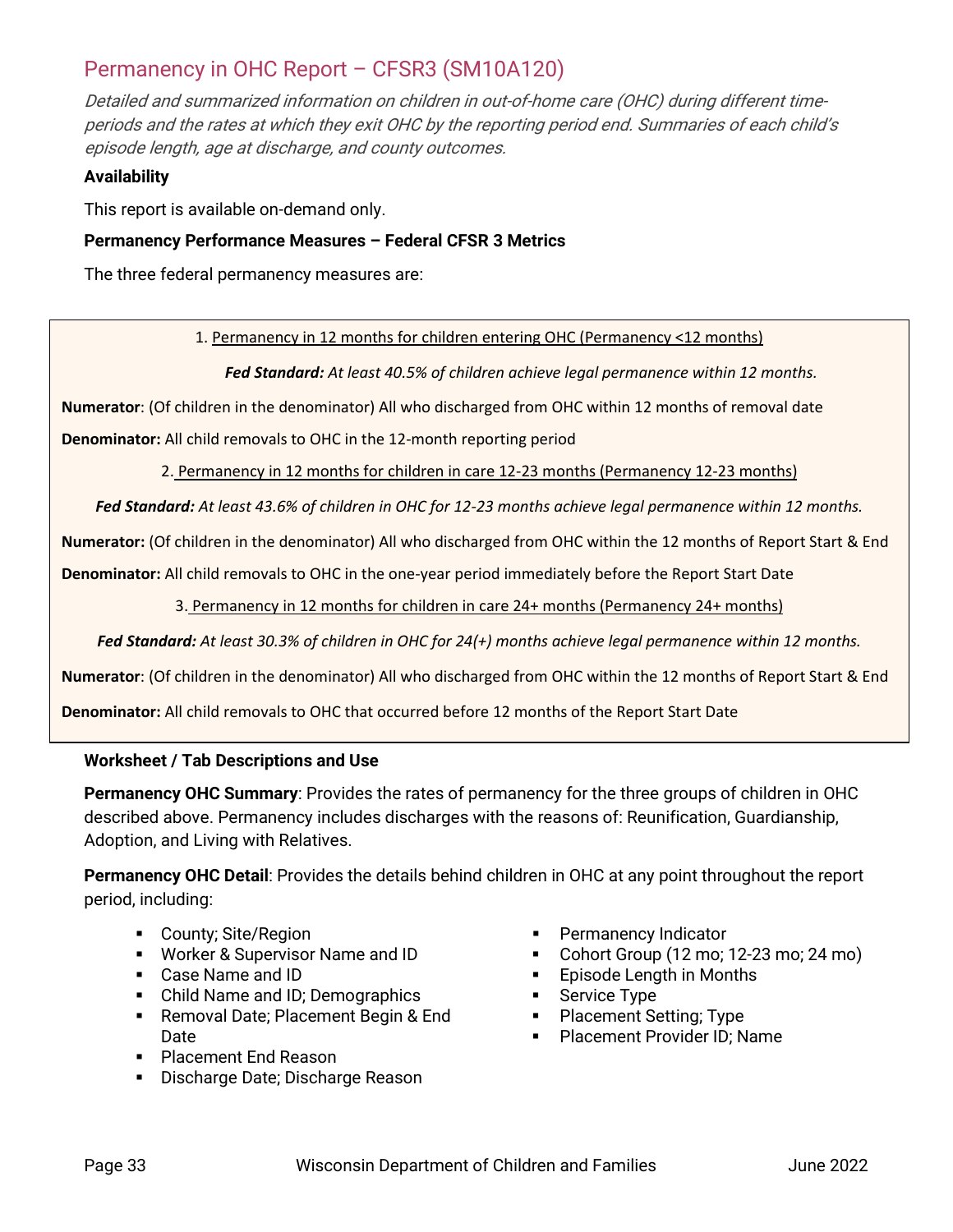### <span id="page-33-0"></span>Provider Detail (PM02A103)

Detailed and summarized information on licensed providers. The report details all providers who had an active license or whose license was on-hold during any point of the reporting period.

#### **Availability**

This report is available on-demand and through a monthly scheduled report output.

#### **Worksheet / Tab Descriptions and Use in Practice**

**Usage Summary:** Provides, by county and region, the count of:

- Active licensed foster care providers within the reporting period
- Active licensed foster care providers with placements within the reporting period
- Active licensed foster care providers without placements within the reporting period

**LOC Summary**: Provides, by county and region, the count of active licensed foster home providers by their certification level.

**Characteristics Summary**: Provides, by county, the characteristics of licensed foster home providers during the reporting period including those with a placed on hold status (e.g. demographics, marital status).

**Licensing Agency Summary**: Provides, by agency, the information above (active providers, LOC, demographics).

**Placement Detail:** Provides details of active (or on-hold) licensed foster home providers that have a child placed in their home or facility at any point during the reporting period. This tab also includes RCCs, corrections, group homes, etc. and is the only tab to include non-foster home placements. Details include:

- County; Licensing Agency
- **Worker & Supervisor Name and ID**
- Case Name and ID
- Child Name and ID; Demographics
- Child's removal and placement details

**Address Detail:** Provides details of active (or on-hold) licensed foster home providers by address and primary language.

**Provider Detail**: Provides details of active (or on-hold) licensed foster home providers by provider demographics, licensing dates, certification level, capacity, placement preferences, etc.

**Open Record Cleanup:** Provides details on providers with an open provider record in eWiSACWIS, but who do not have an appropriate license attached, do not have an identified, open OHC placement, and do not have any service strip attached to their record.

**Use:** Identify the providers whose provider record in eWiSACWIS should be closed.

**Pending Application:** Provides details on foster home providers with an open provider record in eWiSACWIS that have an application pending, but do not have an active license during the reporting period.

**Open OHC No LCNS:** Provides details on unlicensed providers with an open provider record in eWiSACWIS that have an attached placement during the reporting period.

Use: Identify unlicensed or kinship providers with attached placements during the reporting period, to assist with licensing requirements.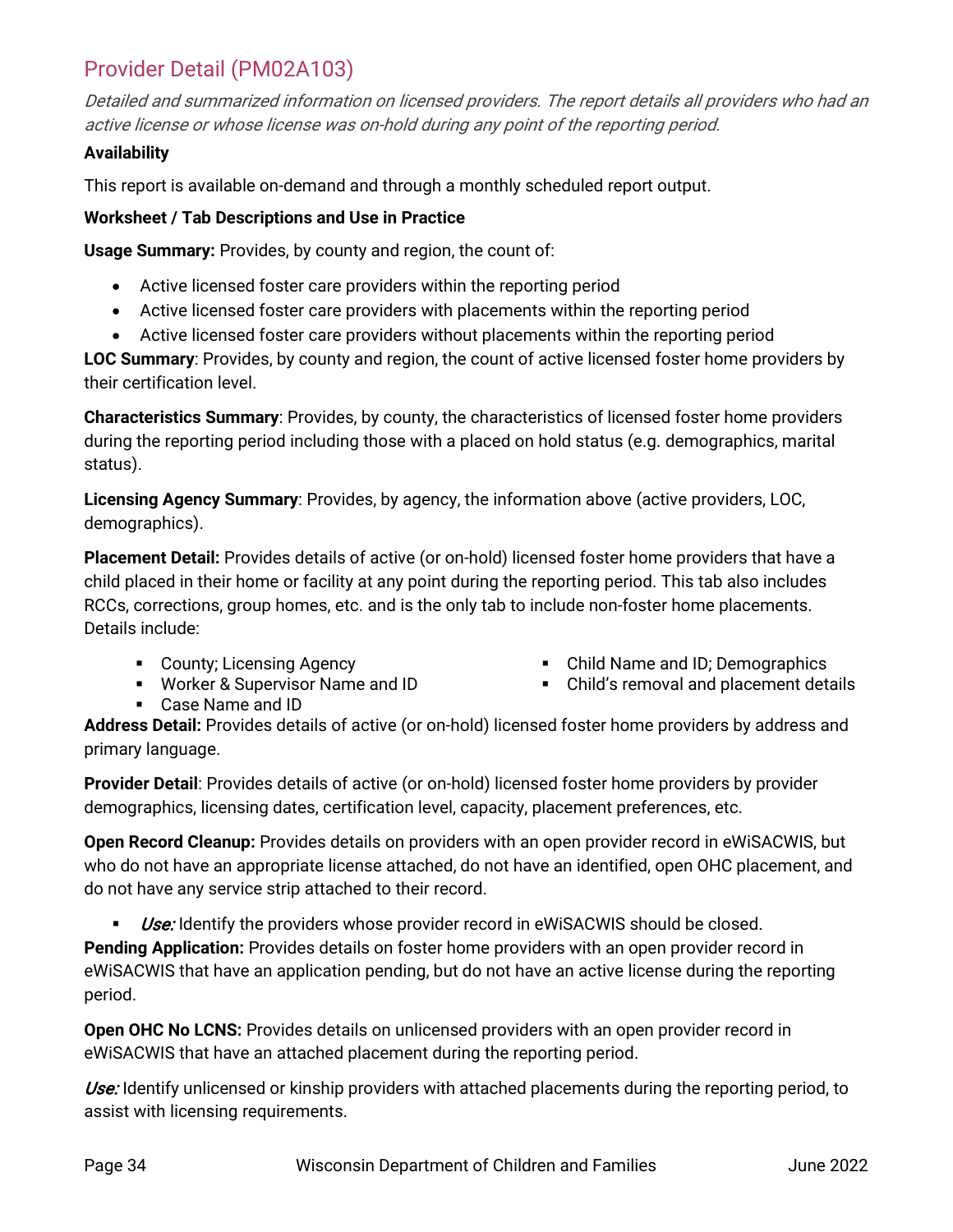### <span id="page-34-0"></span>Rate Review by Approvals (FM01X101)

Detailed and summarized information on out-of-home care (OHC) placement rate setting for timeliness monitoring purposes. The report includes all children in OHC within the reporting period and their mostrecent approved rate.

#### **Use in Practice**

This report may be used to monitor rates that are coming due or are overdue to ensure agencies are in compliance with rate timeliness requirements. The report is also used to identify the agency's current (or past) rate timeliness. The following rate setting webpage provides additional information on rate setting:

<https://dcf.wisconsin.gov/cwportal/fc/ufcr>

#### **Availability**

This report is available on-demand and through a monthly scheduled report output.

#### **Worksheet / Tab Descriptions**

**Region Summary:** Summarizes, by DCF Region, the OHC rate review completion timeliness figures.

**County Summary:** Summarizes, by county, the OHC rate review completion timeliness figures.

**SPVR Worker Summary:** Summarizes, by worker/supervisor, the OHC rate review completion timeliness figures.

**Completed Detail:** Details, by unique OHC Rate ID, the rate review timeliness breakdown by child including information pertaining to the timeliness status of completed rate reviews. This tab provides information on all rates completed in the reporting period and will identify whether or not a rate was completed timely. Details here are:

- **County; Worker Site**
- Worker & Supervisor Name and ID
- Case Name; ID; Type
- Child Name and ID; Demographics
- **Previous Rate Details**
- **Current Rate Details**
- **Timeliness finding**
- Placement Details

**Rate Due**: Details of all OHC rate reviews that are due or overdue during the reporting period. This tab provides information on the rate that is due, including the rate due date and timeframe for when the rate is due.

Hint: When running this report to monitor rates due, run the report for the same start and end date.

**Placement Detail**: Details of all placement types and details of the rate, if any, that were completed for that placement setting. This tab is primarily used for monitoring purposes to see details on the placements and their rate settings. Details here include:

- **County; Worker Site**
- Worker & Supervisor Name and ID
- Case Name; ID; Type
- Child Name and ID
- **Previous Rate Details**
- **Current Rate Details**
- **Timeliness finding**
- **Placement Details**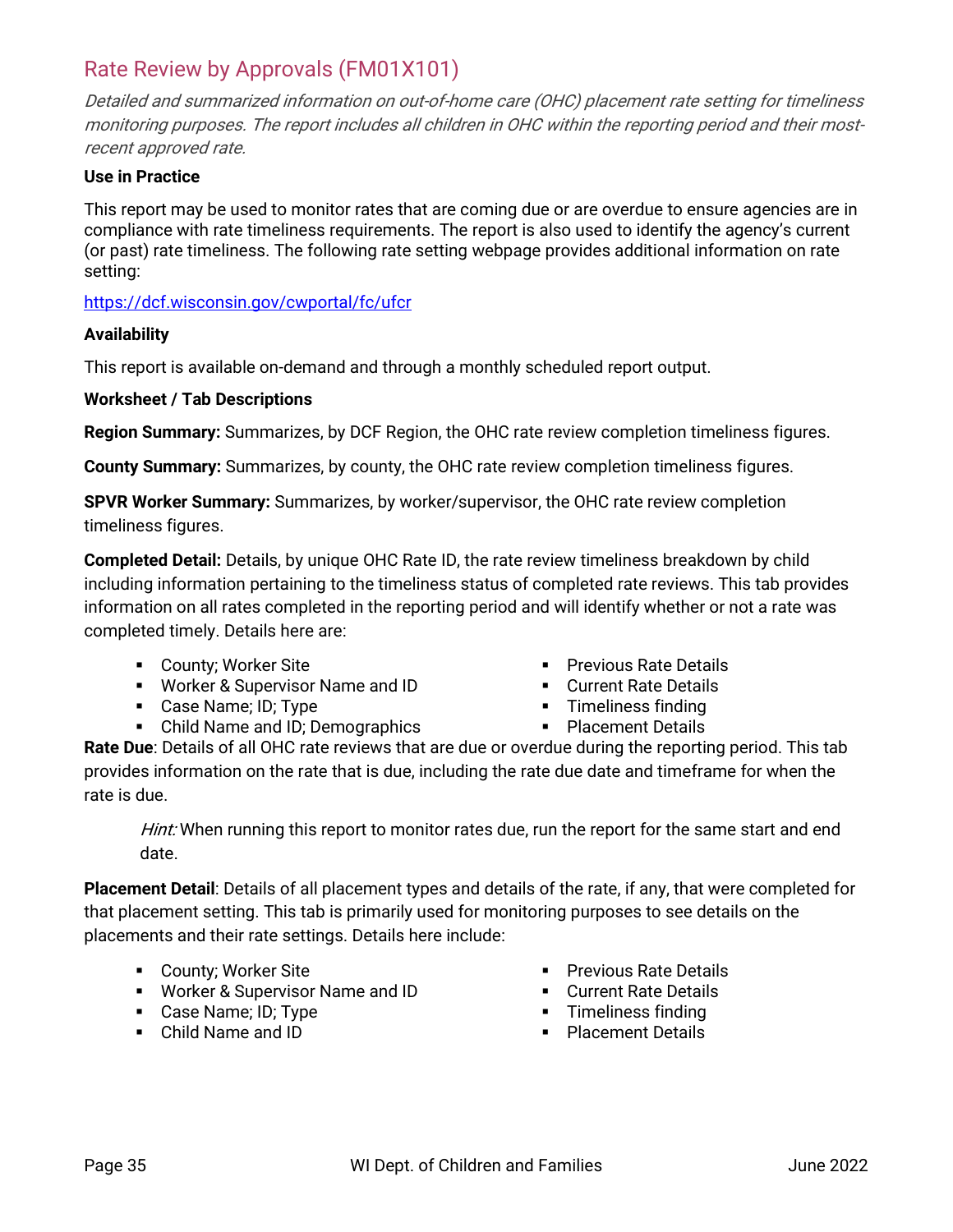### <span id="page-35-0"></span>Out-of-Home Care Rates (FM01X100)

Detailed and summarized information on placement rates for children in out-of-home care (OHC), by the child's level of need (LON) and level of care (LOC).

#### **Availability**

This report is available on-demand and through a monthly scheduled report output.

#### **Use in Practice**

Determining the average foster care rates, as well as in managing 'hold harmless' children, defined below.

#### **Worksheet / Tab Descriptions and Use**

**County Rate Summary:** Provides the average paid foster care rate, by county and by the child's level of need.

- Children without a 'level of need' are counted in the 'NO CANS' column.
- Children with a pre-CANS appear in the 'PRE CANS' column.

**Average Payment Rates:** Provides, by rate type, the average paid foster care rate by the child's LON and LOC.

 Rate Types include: Total foster home rate, supplemental rate, exceptional rate, and overpayment rate.

**Supplemental Summary**: Provides, by county and by CANS Domain, the average supplement points for children in OHC. ('Supplement points' are determined by the child's CANS and are used to determine an additional monthly payment based on the emotional, behavioral, and physical needs of the foster child that exceed normal child development and expectations. Only licensed foster parents certified as a Level 2 or higher are eligible for the supplemental rates.)

**Exceptional Justification:** Provides detailed information on the justifications provided for children in OHC who are receiving an exceptional payment. Information contained on this tab includes supervisor, worker, provider, and child identifying information, LOC and LON information, CANS information, rate setting information, and the narrative justification for an exceptional payment.

**Placement Rate Detail**: Provides detailed information on all children in an OHC placement (not just those in foster care, as described in the other tabs). Details here include: county, supervisor, worker, provider, case and child identifying information, child demographic information, LOC and LON information, CANS information, rate setting information, episode and placement information, and an identifier if a child is subject to the hold harmless rule.

**Hold Harmless Group:** Provides detailed information on the children who fall under the 'Hold Harmless' rule. This rule states that for a child placed in a foster home before February 21, 2011, and who remains placed in that foster home, the agency must equalize the total payment amount lost by the child's foster parent due to implementation of the CANS. A rate may be lowered if the needs of the child change. As children discharge from OHC or change placements, they will be removed from this listing.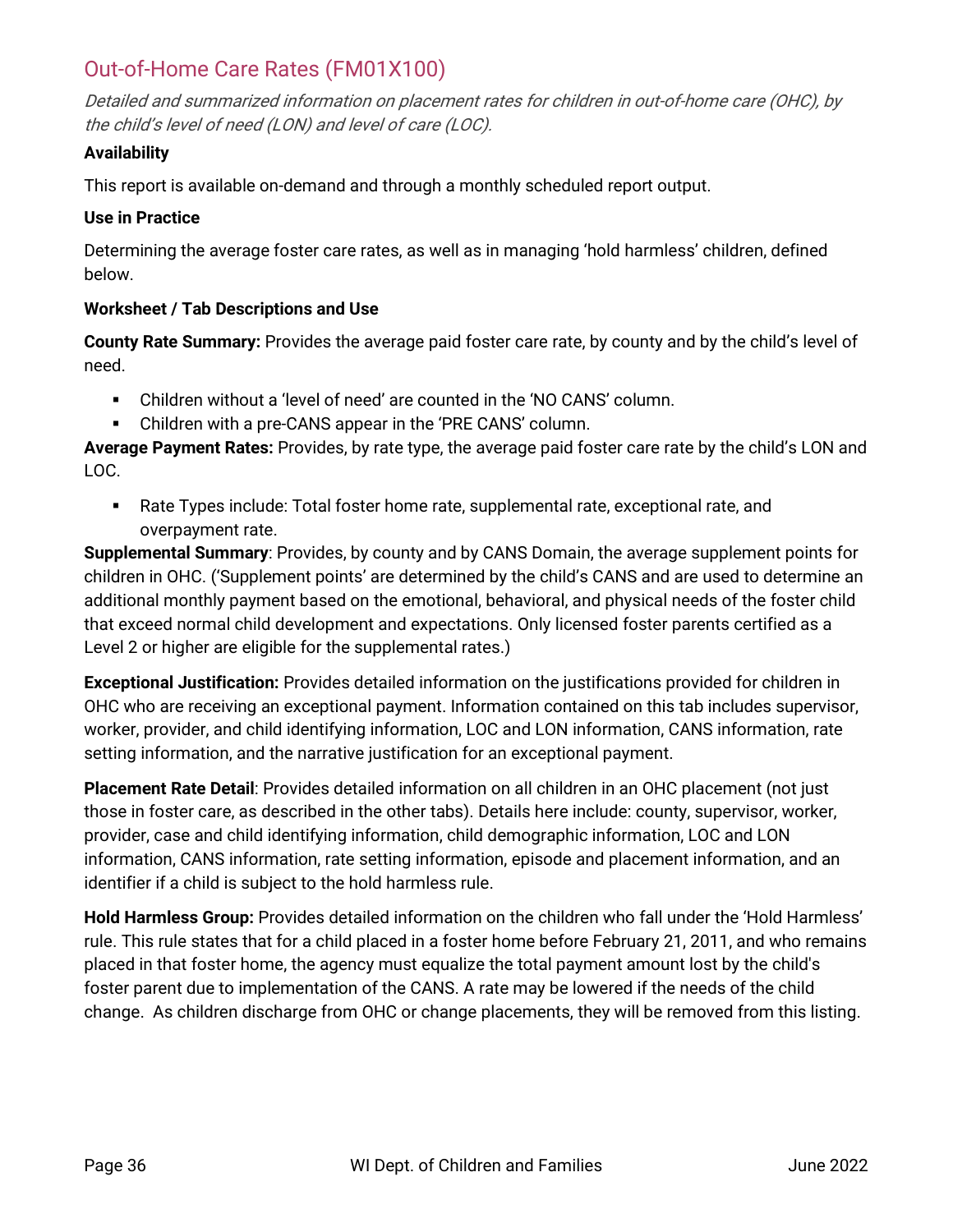### <span id="page-36-0"></span>Licensing Timeliness (PM04A103)

Detailed and summarized information on licensing decisions and the timeliness of those decisions. Details include all license application decisions, and information on licenses that were revoked, closed or expired within the reporting period.

#### **Availability**

This report is available on-demand and through a monthly scheduled report output.

#### **Use in Practice**

Assists in workload management and performance monitoring purposes for children in out-of-home care (OHC). Eligibility determination is found on the child's permanency plan.

#### **Worksheet / Tab Descriptions and Use**

**Region Comparison:** Summarizes licensing decisions and timeliness performance by DCF Bureau of Regional Operations regions (e.g. Northern, Southern).

**County Comparison**: Summarizes licensing decisions and timeliness performance by county.

**Exec Dash:** Summarizes licensing decisions and timeliness performance by application type (e.g. 'FH – Initial', Renewal).

**SPVR Worker Dash**: Summarizes licensing decision and timeliness performance by worker/supervisor.

**Work Due Detail**: Details licensing decisions that are not yet completed, and due during the reporting period. Details include:

- **County: Region**
- **Worker & Supervisor Name and** ID
- **Parent Agency Name and ID**
- **Provider Name and ID**
- **License Type and Agency**
- **•** Completion Status
- **Timeliness Status (e.g. Due in 1-15 days)**
- **Date Completed, Application Received**
- **Placement Begin Date**
- **Decision Due Date; Days until due date; expiration**
- **EXEC** License Status at the end of the reporting period
- Level of Care
- $\circ$  *Use:* Identify upcoming decisions; untimely decisions.

**Work Completed Detail**: Details all licensing decisions that were made during the reporting period with the details listed above, and includes metrics that may assist in understanding timeliness including:

- Count of days between worker approval and supervisor approval.
- Count of days between the worker approval and license record creation.

**Revoked Closed Detail**: Details all licenses that were revoked, closed, or expired during the reporting period.

**Denied Withdrawn Detail**: Details applications that were either denied or withdrawn during the reporting period.

**Demographic Detail**: Details the demographic information of foster home license applicants as well as the licensing decision.

Page 37 The Superson WI Dept. of Children and Families The Superson Superson Superson Superson Superson Supers **Days to Expire**: Details, by provider, the number of days until their foster home license expires. Details their most recent license information, days to expiration, and window of expiration (e.g. under 30 days).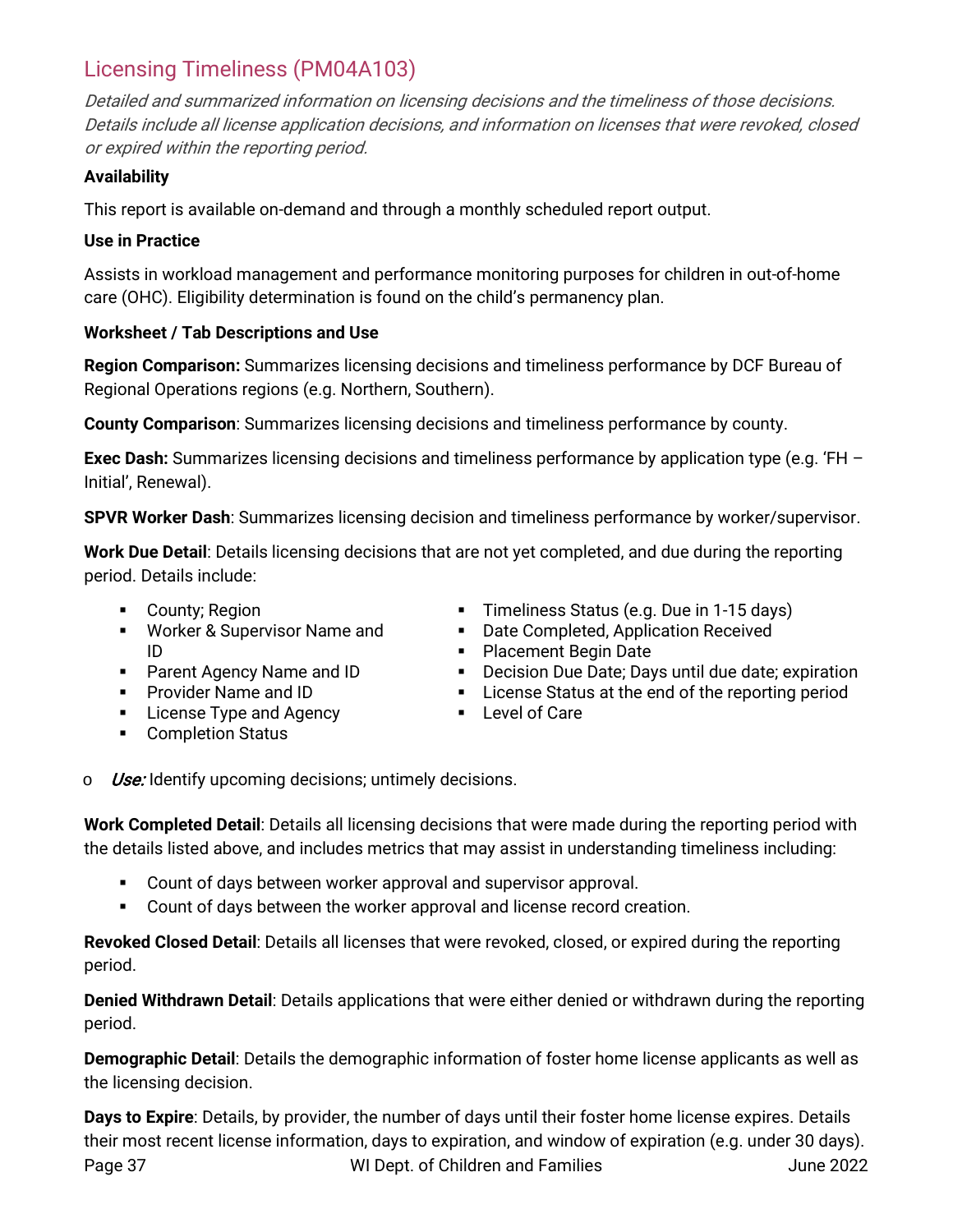### <span id="page-37-0"></span>Youth Justice Referral Report (YM01X100)

Detailed and summarized information on youth referrals received by county, the offense type, demographics of the youth, and the decisions made regarding the referrals. Only the youth referrals received in the reporting period are included here.

o Note: Entry of YJ referrals in eWiSACWIS started on July 1, 2018.

#### **Availability**

This report is available on-demand and through a monthly scheduled report output.

#### **Worksheet / Tab Descriptions and Use in Practice**

**Referral Summary:** Provides a summary, by individual county or the State, of the referral type, location of alleged offenses, and decisions made regarding the referral.

**County Referral Comparison:** Provides a summary of youth referrals received in each county, for county comparison. This tab includes the referral count by the referral type, location of alleged offenses, and decisions made regarding the referral.

**Youth Summary:** Provides a summary, by individual county or State, of the youth's demographics and former CPS involvement (if applicable).

**County Youth Comparison:** Provides a summary, by county, of the total youth who had a referral in the reporting period. Information here includes the county of unduplicated youth by demographic details, number of referrals, and CPS information (if applicalb0e>

**School Offense Summary:** Provides a summary of offenses that occurred at the school, by offense type, referral source, and by the top five schools with referrals.

**County Offense Comparison:** Provides a summary, by county, of the offense categories and offense types under those categories, for the YJ referrals made within the reporting period.

Youth Detail: Provides one row of summary information for each youth with a referral(s) received in the reporting period, by county. If a child has multiple referrals, only the most-recent referral is listed here.

**Referral Detail:** Provides on row of data for each referral received over the reporting period, including the demographics of the youth being referred, referral type, location of alleged offenses, information on offenses listed on referral, school district of youth (if applicable), referral source, date referral was received and decided upon, and referral decision and reason. Some CPS information (such as if the youth was in a case with a former screened in CPS reports) are also provided here.